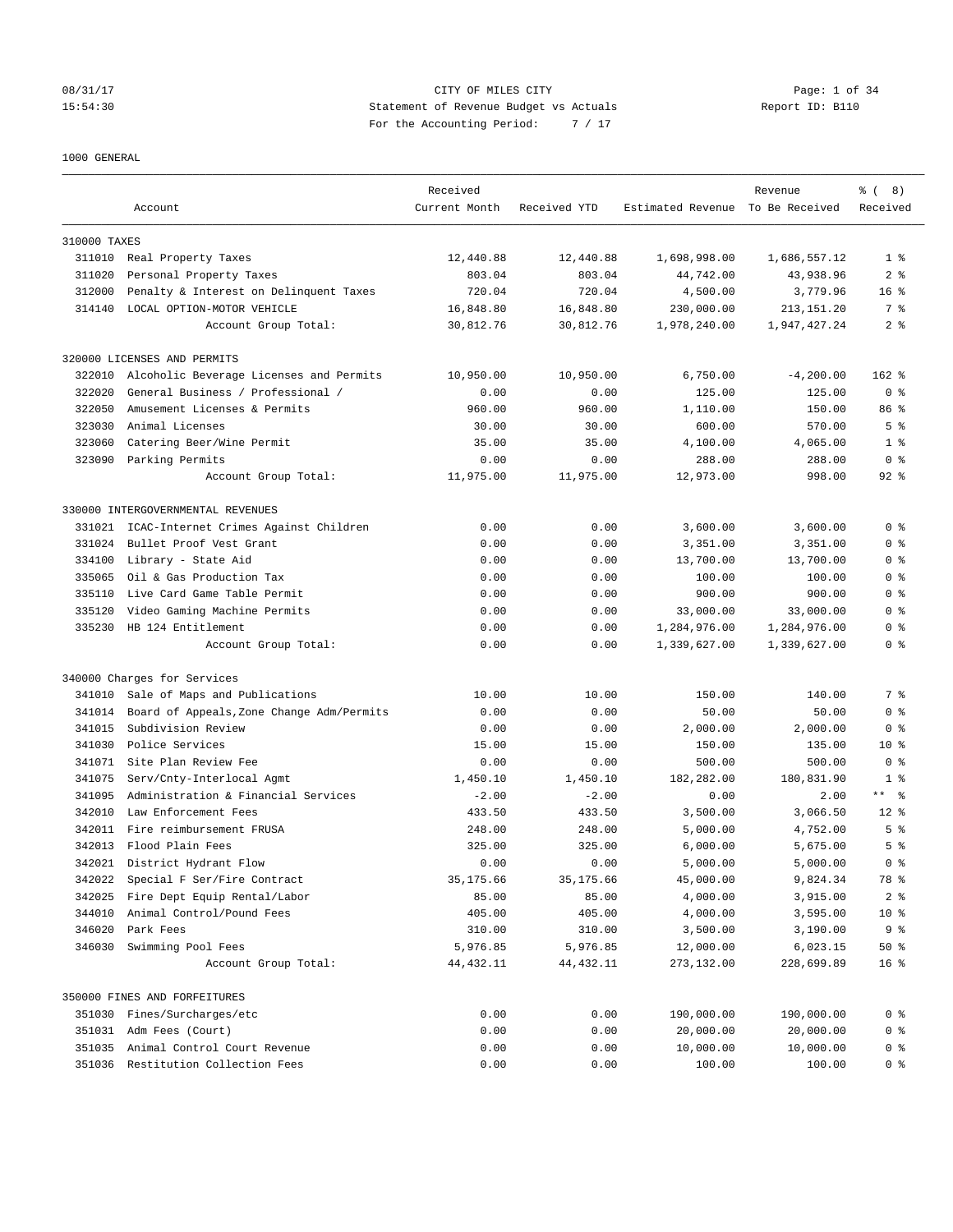## 08/31/17 CITY OF MILES CITY Page: 2 of 34 15:54:30 Statement of Revenue Budget vs Actuals Report ID: B110 For the Accounting Period: 7 / 17

### 1000 GENERAL

|        | Account                           | Received<br>Current Month | Received YTD | Estimated Revenue | Revenue<br>To Be Received | $\frac{6}{6}$ ( 8)<br>Received |
|--------|-----------------------------------|---------------------------|--------------|-------------------|---------------------------|--------------------------------|
|        | Account Group Total:              | 0.00                      | 0.00         | 220,100.00        | 220,100.00                | 0 <sup>8</sup>                 |
|        | 360000 MISCELLANEOUS REVENUE      |                           |              |                   |                           |                                |
| 361005 | MidRivers Franchise Fees          | 0.00                      | 0.00         | 96,000.00         | 96,000.00                 | 0 <sup>8</sup>                 |
| 361010 | Land Rental                       | 38,715.37                 | 38,715.37    | 48,800.00         | 10,084.63                 | 79 %                           |
| 361020 | Building Rentals                  | 1,349.99                  | 1,349.99     | 16,100.00         | 14,750.01                 | 8 %                            |
| 362020 | MISC REVENUE                      | 712.28                    | 712.28       | 33,692.00         | 32,979.72                 | 2 <sup>8</sup>                 |
| 362022 | Health Ins-MMIA Emp Benefits Prog | $-4, 247.20$              | $-4, 247.20$ | 0.00              | 4,247.20                  | $***$ $ -$                     |
| 365000 | Contributions and Donations       | 30.00                     | 30.00        | 1,000.00          | 970.00                    | 3 <sup>8</sup>                 |
| 365012 | Swimming Lessions                 | 0.00                      | 0.00         | 500.00            | 500.00                    | 0 <sup>8</sup>                 |
| 365013 | Shop With A Cop                   | 0.00                      | 0.00         | 5,000.00          | 5,000.00                  | 0 <sup>8</sup>                 |
| 365015 | Florence Stacy Foundation         | 150.00                    | 150.00       | 6,000.00          | 5,850.00                  | 3 <sup>8</sup>                 |
| 365040 | DONATIONS-FIRE/AMB                | 0.00                      | 0.00         | 1,500.00          | 1,500.00                  | 0 <sup>8</sup>                 |
| 366040 | Misc.-BHS                         | 0.00                      | 0.00         | 800.00            | 800.00                    | 0 <sup>8</sup>                 |
| 366050 | Sale of Junk/Salvage-PD cars      | 0.00                      | 0.00         | 3,000.00          | 3,000.00                  | 0 <sup>8</sup>                 |
|        | Account Group Total:              | 36,710.44                 | 36,710.44    | 212,392.00        | 175,681.56                | $17*$                          |
|        | 370000 INVESTMENT EARNINGS        |                           |              |                   |                           |                                |
|        | 371010 Investment Earnings        | 1,099.18                  | 1,099.18     | 3,500.00          | 2,400.82                  | $31$ $%$                       |
|        | Account Group Total:              | 1,099.18                  | 1,099.18     | 3,500.00          | 2,400.82                  | 31.8                           |
|        | 380000 OTHER FINANCING SOURCES    |                           |              |                   |                           |                                |
| 381070 | Proceeds/Loans/Intercap 016-2015  | 0.00                      | 0.00         | 430,000.00        | 430,000.00                | 0 <sup>8</sup>                 |
| 383000 | Interfund Operating Transfer      | 25,726.84                 | 25,726.84    | 573,259.00        | 547,532.16                | $4\degree$                     |
|        | Account Group Total:              | 25,726.84                 | 25,726.84    | 1,003,259.00      | 977,532.16                | 3 %                            |
|        | Fund Total:                       | 150,756.33                | 150,756.33   | 5,043,223.00      | 4.892.466.67              | 3 <sup>8</sup>                 |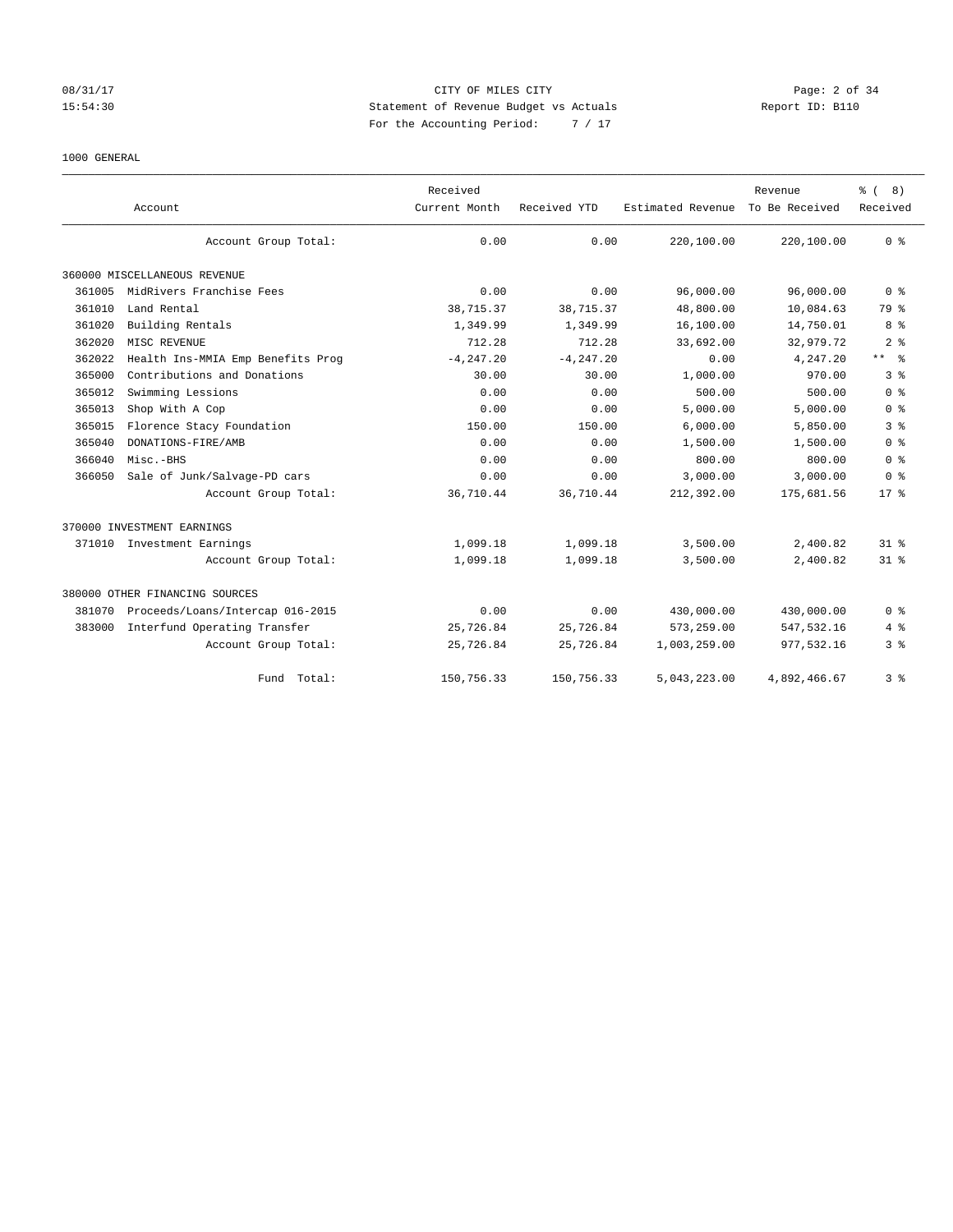### 08/31/17 CITY OF MILES CITY Page: 3 of 34 15:54:30 Statement of Revenue Budget vs Actuals Report ID: B110 For the Accounting Period: 7 / 17

# 2220 LIBRARY

|        |                                   | Received      |              |                   | Revenue        | $\frac{6}{6}$ ( 8)  |
|--------|-----------------------------------|---------------|--------------|-------------------|----------------|---------------------|
|        | Account                           | Current Month | Received YTD | Estimated Revenue | To Be Received | Received            |
|        | 340000 Charges for Services       |               |              |                   |                |                     |
| 341075 | Serv/Cnty-Interlocal Agmt         | 0.00          | 0.00         | 40,206.00         | 40,206.00      | 0 <sup>8</sup>      |
| 346070 | Library Fees                      | 198.25        | 198.25       | 4,000.00          | 3,801.75       | 5 <sup>°</sup>      |
| 346074 | Book Sales                        | 26.75         | 26.75        | 400.00            | 373.25         | 7 %                 |
|        | Account Group Total:              | 225.00        | 225.00       | 44,606.00         | 44,381.00      | 1 <sup>8</sup>      |
|        | 360000 MISCELLANEOUS REVENUE      |               |              |                   |                |                     |
| 365035 | Donation-Library Board of Trustee | 725.76        | 725.76       | 0.00              | $-725.76$      | $***$ $\frac{6}{6}$ |
|        | Account Group Total:              | 725.76        | 725.76       | 0.00              | $-725.76$      | $***$ $\approx$     |
|        | 380000 OTHER FINANCING SOURCES    |               |              |                   |                |                     |
| 383000 | Interfund Operating Transfer      | 24,826.60     | 24,826.60    | 297,919.00        | 273,092.40     | 8 %                 |
|        | Account Group Total:              | 24,826.60     | 24,826.60    | 297,919.00        | 273,092.40     | 8 %                 |
|        | Fund Total:                       | 25,777.36     | 25,777.36    | 342,525.00        | 316,747.64     | 8 %                 |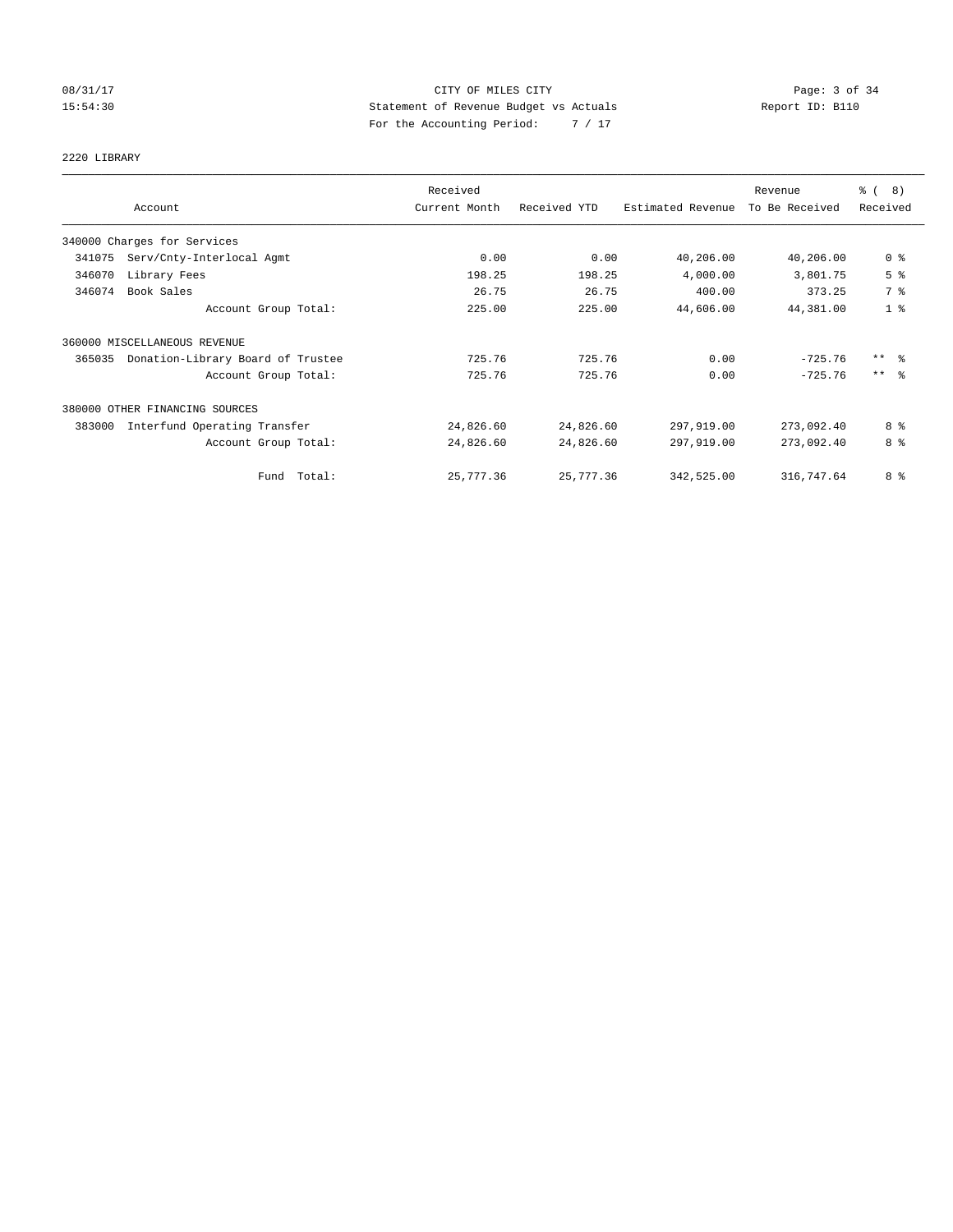## 08/31/17 CITY OF MILES CITY Page: 4 of 34 15:54:30 Statement of Revenue Budget vs Actuals Report ID: B110 For the Accounting Period: 7 / 17

2260 EMERGENCY DISASTER

|              | Account                                | Received<br>Current Month | Received YTD | Estimated Revenue To Be Received | Revenue | <sub>ර</sub> ි ( 8 )<br>Received |  |
|--------------|----------------------------------------|---------------------------|--------------|----------------------------------|---------|----------------------------------|--|
| 310000 TAXES |                                        |                           |              |                                  |         |                                  |  |
| 312000       | Penalty & Interest on Delinquent Taxes | 6.86                      | 6.86         | 0.00                             | $-6.86$ | $***$ %                          |  |
|              | Account Group Total:                   | 6.86                      | 6.86         | 0.00                             | $-6.86$ | $***$ $\frac{6}{10}$             |  |
|              | Fund Total:                            | 6.86                      | 6.86         | 0.00                             | $-6.86$ | $***$ $\frac{6}{10}$             |  |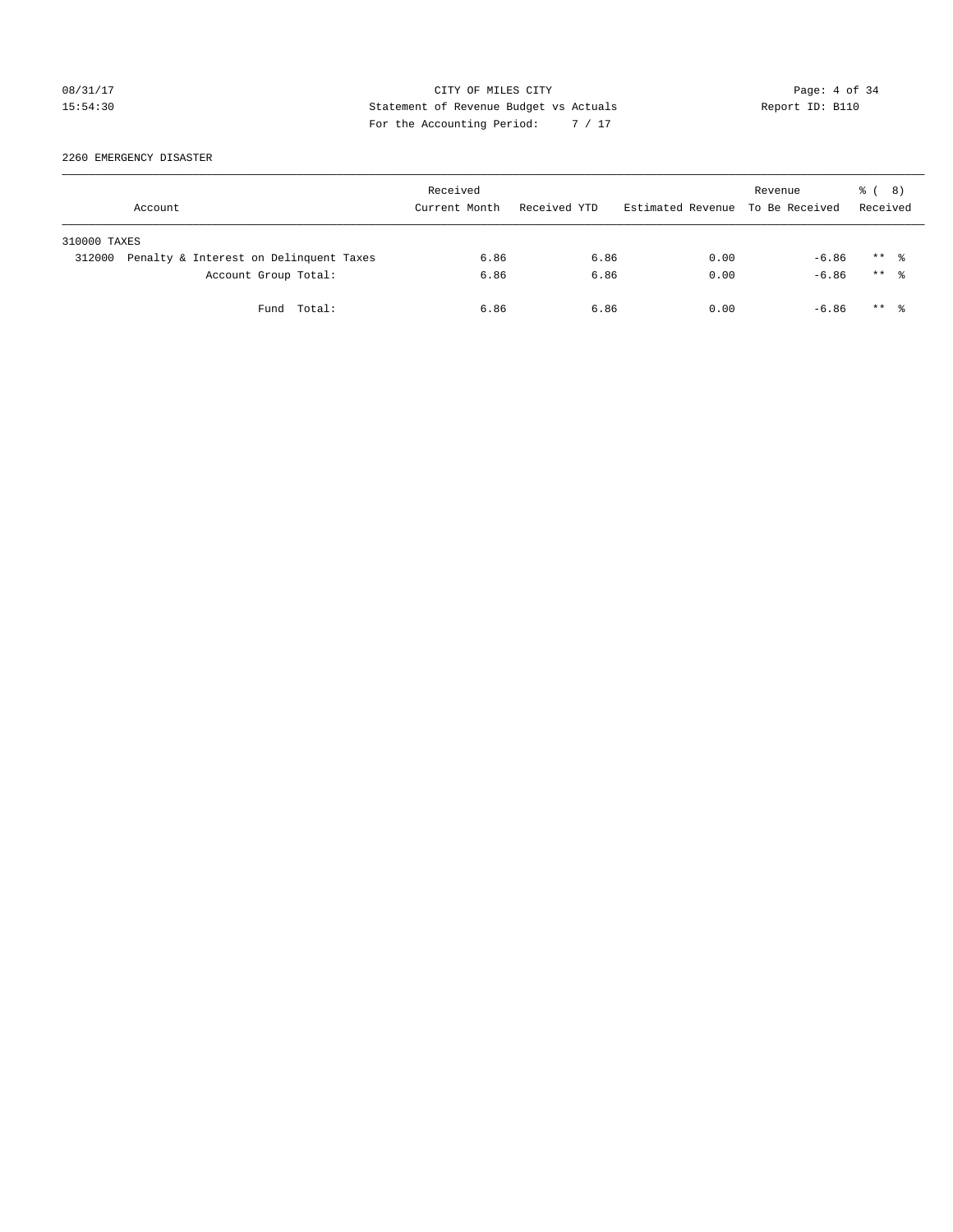## 08/31/17 Page: 5 of 34 15:54:30 Statement of Revenue Budget vs Actuals Report ID: B110 For the Accounting Period: 7 / 17

2270 Health

| Account                                | Received<br>Current Month | Received YTD | Estimated Revenue | Revenue<br>To Be Received | $\frac{6}{6}$ ( 8)<br>Received |
|----------------------------------------|---------------------------|--------------|-------------------|---------------------------|--------------------------------|
| 380000 OTHER FINANCING SOURCES         |                           |              |                   |                           |                                |
| Interfund Operating Transfer<br>383000 | 0.00                      | 0.00         | 7,500.00          | 7,500.00                  | 0 %                            |
| Account Group Total:                   | 0.00                      | 0.00         | 7,500.00          | 7,500.00                  | 0 %                            |
| Total:<br>Fund                         | 0.00                      | 0.00         | 7,500.00          | 7,500.00                  | 0 %                            |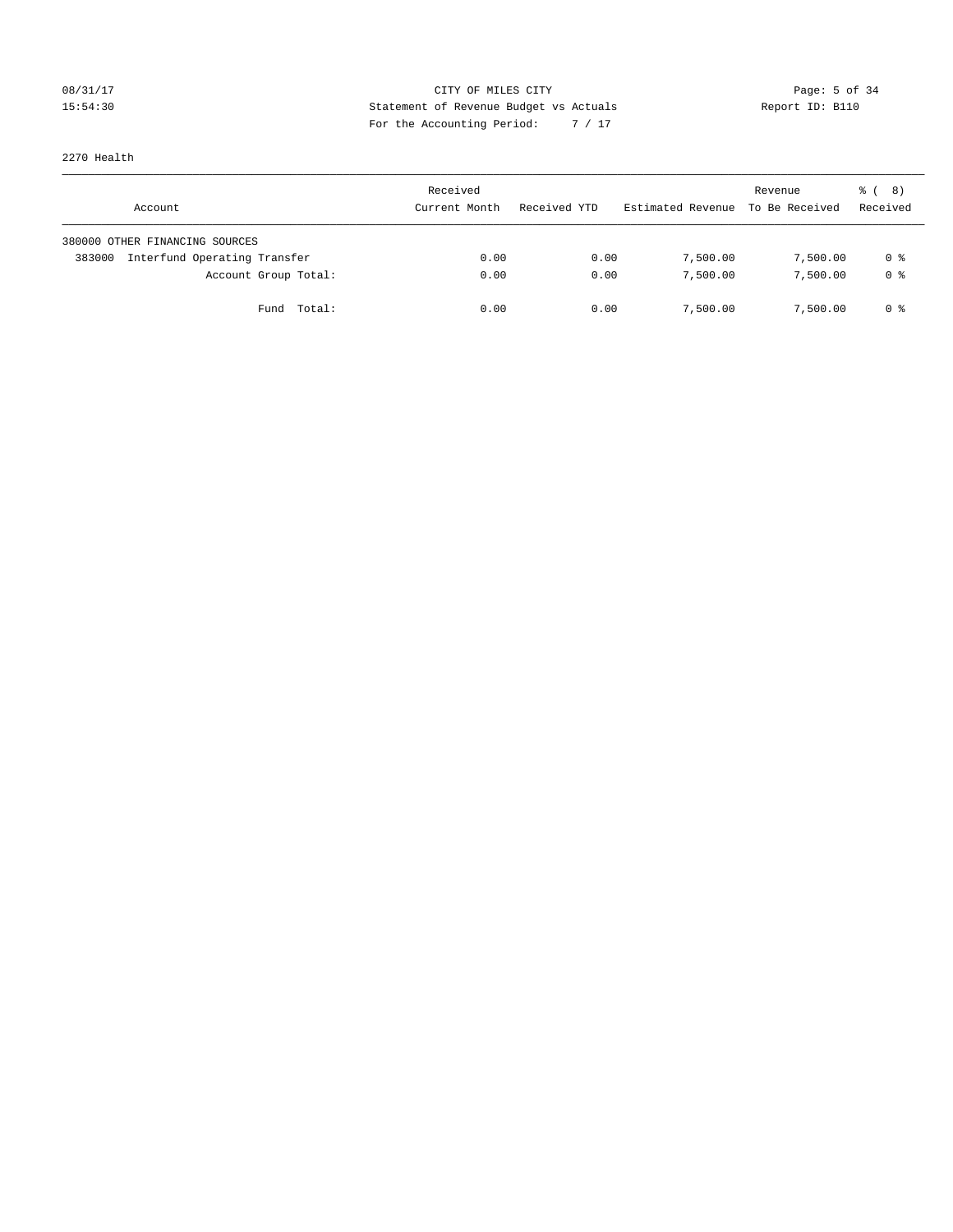### 08/31/17 CITY OF MILES CITY Page: 6 of 34 15:54:30 Statement of Revenue Budget vs Actuals Report ID: B110 For the Accounting Period: 7 / 17

### 2310 TIFD-Downtown

| Account                           | Received<br>Current Month | Received YTD | Estimated Revenue | Revenue<br>To Be Received | ී (<br>(8)<br>Received |
|-----------------------------------|---------------------------|--------------|-------------------|---------------------------|------------------------|
| 310000 TAXES                      |                           |              |                   |                           |                        |
| Real Property Taxes<br>311010     | 0.00                      | 0.00         | 36,000.00         | 36,000.00                 | 0 <sup>8</sup>         |
| Account Group Total:              | 0.00                      | 0.00         | 36,000.00         | 36,000.00                 | 0 <sup>8</sup>         |
| 330000 INTERGOVERNMENTAL REVENUES |                           |              |                   |                           |                        |
| 331172<br>Montana Main St Grant   | 0.00                      | 0.00         | 10,000.00         | 10,000.00                 | 0 <sup>8</sup>         |
| Account Group Total:              | 0.00                      | 0.00         | 10,000.00         | 10,000.00                 | 0 <sup>8</sup>         |
| Total:<br>Fund                    | 0.00                      | 0.00         | 46,000.00         | 46,000.00                 | 0 %                    |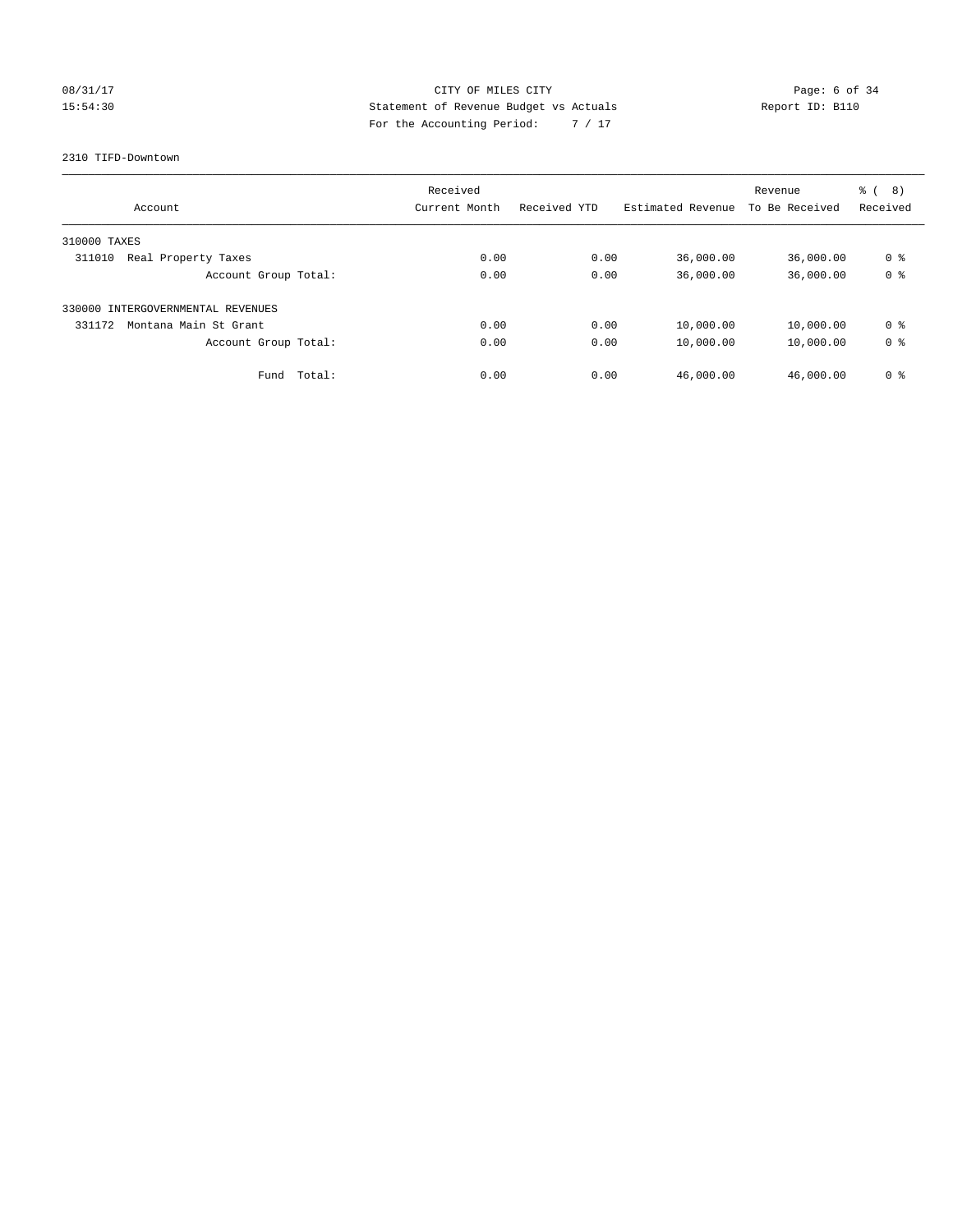### 08/31/17 CITY OF MILES CITY Page: 7 of 34 15:54:30 Statement of Revenue Budget vs Actuals Report ID: B110 For the Accounting Period: 7 / 17

2350 Local Government/Study Commission

|              | Account                 |             | Received<br>Current Month | Received YTD | Estimated Revenue | Revenue<br>To Be Received | $\frac{6}{6}$ ( 8)<br>Received |
|--------------|-------------------------|-------------|---------------------------|--------------|-------------------|---------------------------|--------------------------------|
| 310000 TAXES |                         |             |                           |              |                   |                           |                                |
| 311010       | Real Property Taxes     |             | 4.43                      | 4.43         | 3,848.00          | 3,843.57                  | 0 %                            |
| 311020       | Personal Property Taxes |             | 0.04                      | 0.04         | 0.00              | $-0.04$                   | $***$ %                        |
|              | Account Group Total:    |             | 4.47                      | 4.47         | 3,848.00          | 3,843.53                  | 0 <sup>8</sup>                 |
|              |                         | Fund Total: | 4.47                      | 4.47         | 3,848.00          | 3,843.53                  | 0 %                            |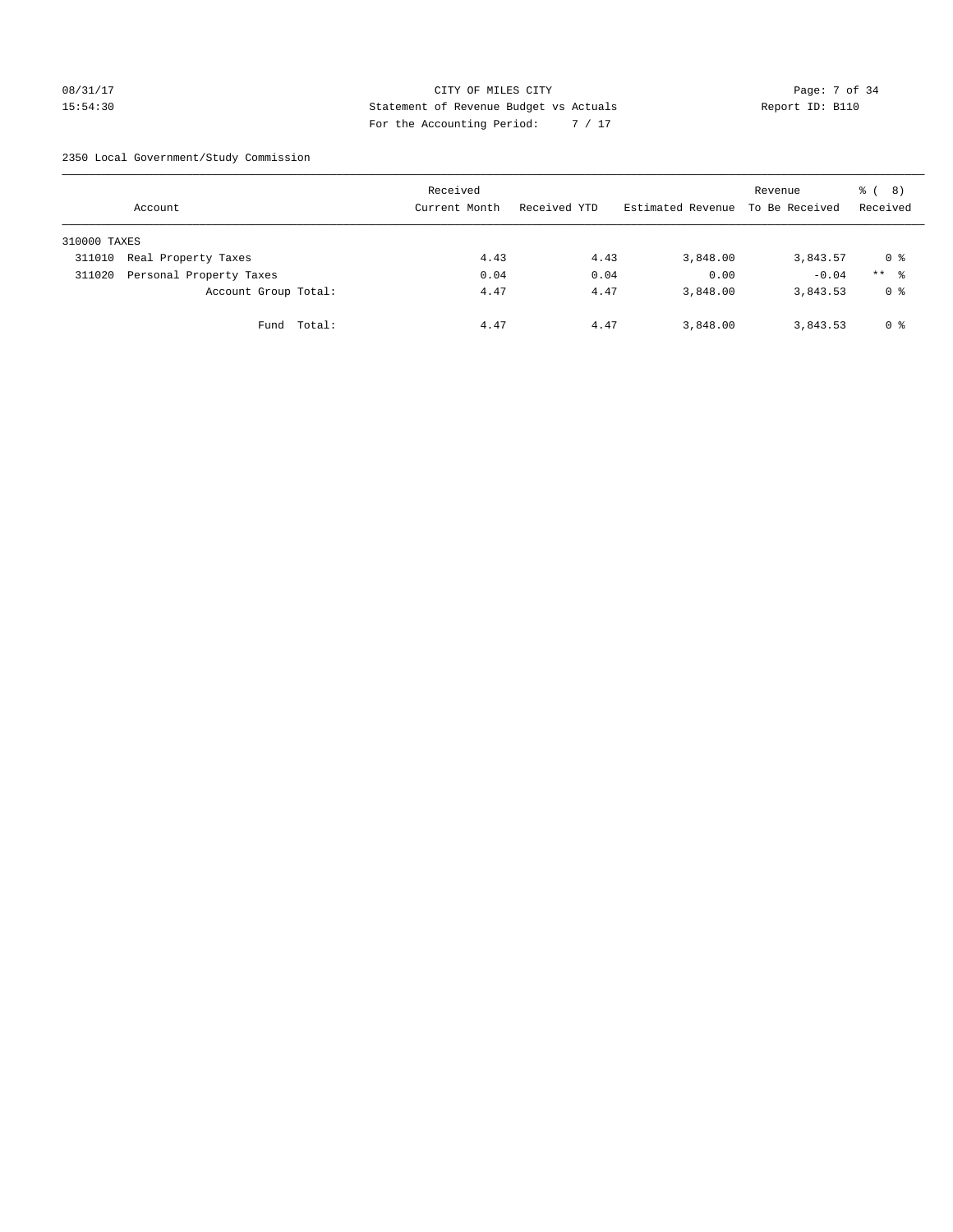### 08/31/17 CITY OF MILES CITY Page: 8 of 34 15:54:30 Statement of Revenue Budget vs Actuals Report ID: B110 For the Accounting Period: 7 / 17

2372 Permissive Medical Levy

|              | Account                                | Received<br>Current Month | Received YTD | Estimated Revenue | Revenue<br>To Be Received | ී (<br>8)<br>Received |
|--------------|----------------------------------------|---------------------------|--------------|-------------------|---------------------------|-----------------------|
| 310000 TAXES |                                        |                           |              |                   |                           |                       |
| 311010       | Real Property Taxes                    | 1,410.78                  | 1,410.78     | 197,014.00        | 195,603.22                | $1 \circ$             |
| 311020       | Personal Property Taxes                | 91.22                     | 91.22        | 5,769.00          | 5,677.78                  | $2 \div$              |
| 312000       | Penalty & Interest on Delinquent Taxes | 24.00                     | 24.00        | 0.00              | $-24.00$                  | $***$ $ -$            |
|              | Account Group Total:                   | 1,526.00                  | 1,526.00     | 202,783.00        | 201,257.00                | 1 <sup>8</sup>        |
|              | Total:<br>Fund                         | 1,526.00                  | 1,526.00     | 202,783.00        | 201,257.00                | 1 <sup>8</sup>        |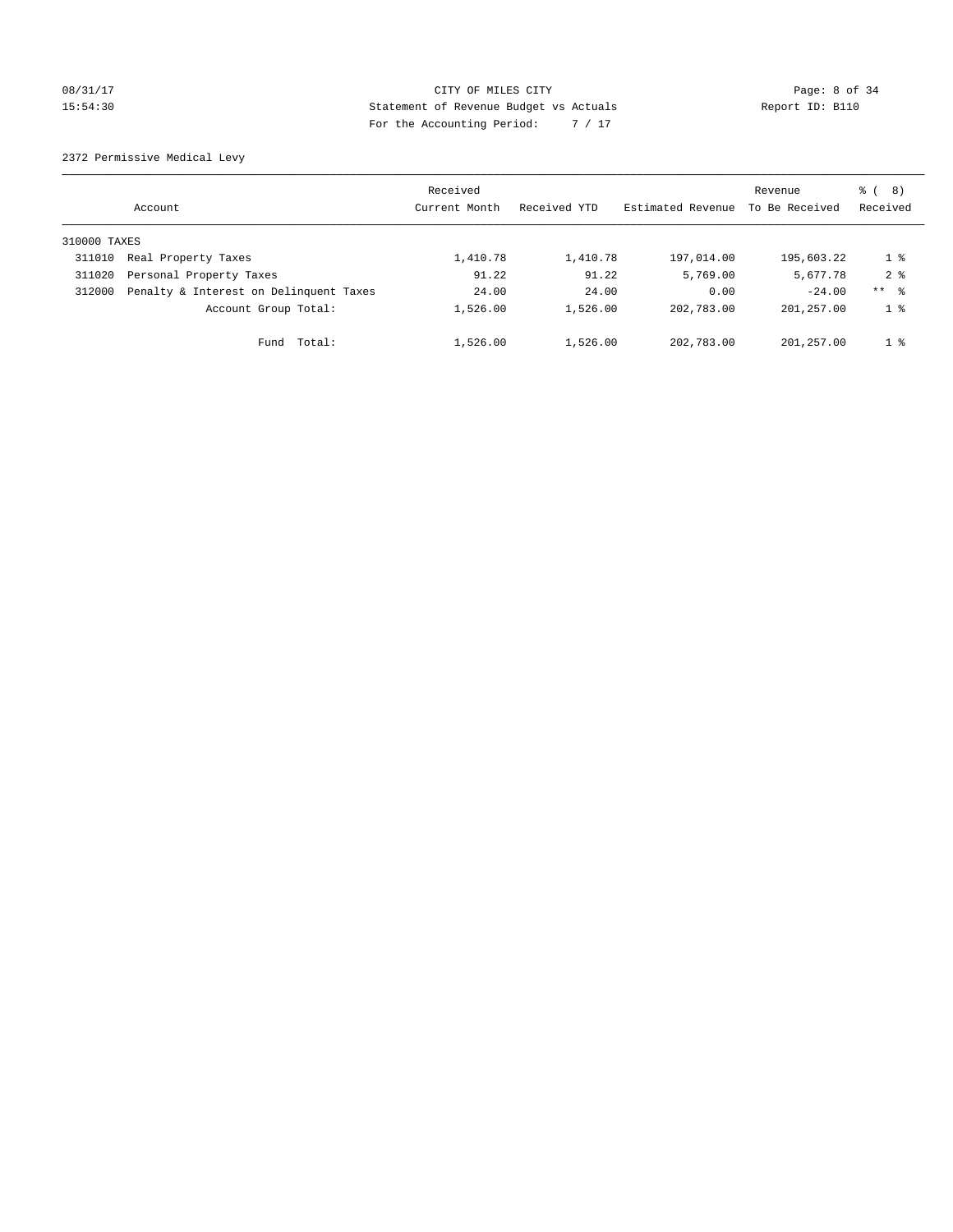### 08/31/17 CITY OF MILES CITY Page: 9 of 34 15:54:30 Statement of Revenue Budget vs Actuals Report ID: B110 For the Accounting Period: 7 / 17

### 2394 BUILDING CODE ENFORCEMENT

| Account                              | Received<br>Current Month | Received YTD | Estimated Revenue | Revenue<br>To Be Received | $\frac{6}{6}$ ( 8)<br>Received |
|--------------------------------------|---------------------------|--------------|-------------------|---------------------------|--------------------------------|
| 320000 LICENSES AND PERMITS          |                           |              |                   |                           |                                |
| Building & Related Permits<br>323010 | 8,807.10                  | 8,807.10     | 145,600.00        | 136,792.90                | 6 %                            |
| Account Group Total:                 | 8,807.10                  | 8,807.10     | 145,600.00        | 136,792.90                | 6 %                            |
| Fund Total:                          | 8,807.10                  | 8,807.10     | 145,600.00        | 136,792.90                | 6 %                            |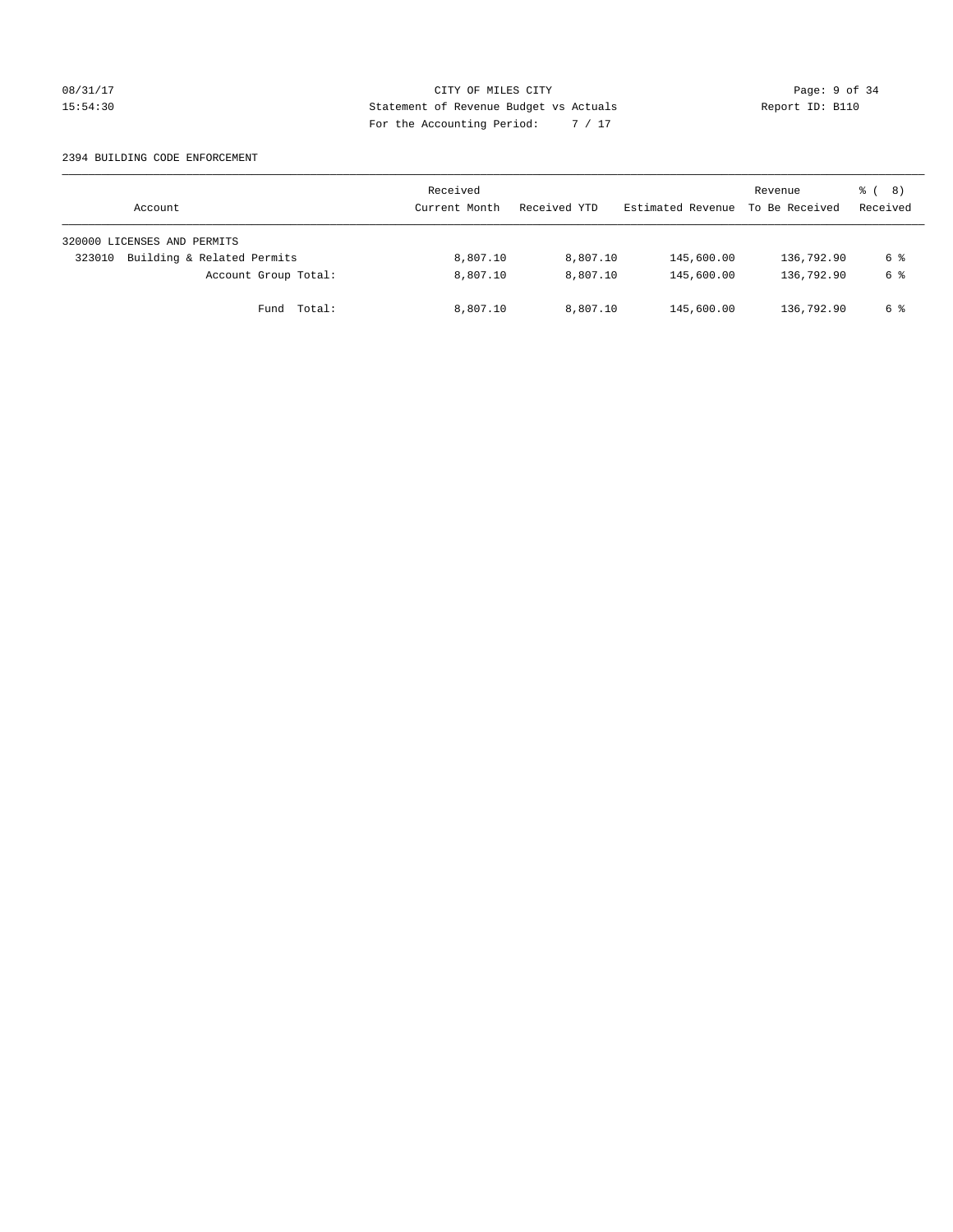### 08/31/17 Page: 10 of 34 15:54:30 Statement of Revenue Budget vs Actuals Report ID: B110 For the Accounting Period: 7 / 17

2400 LTG M D#165-(Gen City)

|        | Account                                  | Received<br>Current Month | Received YTD | Estimated Revenue | Revenue<br>To Be Received | ී (<br>8)<br>Received |
|--------|------------------------------------------|---------------------------|--------------|-------------------|---------------------------|-----------------------|
|        |                                          |                           |              |                   |                           |                       |
|        | 360000 MISCELLANEOUS REVENUE             |                           |              |                   |                           |                       |
| 363010 | Maintenance Assessments                  | 2,576.65                  | 2,576.65     | 204,872.00        | 202, 295.35               | 1 <sub>8</sub>        |
| 363040 | Penalty & Interest on Deling Assessments | 158.74                    | 158.74       | 500.00            | 341.26                    | 328                   |
|        | Account Group Total:                     | 2,735.39                  | 2,735.39     | 205, 372.00       | 202,636.61                | 1 <sub>8</sub>        |
| 370000 | INVESTMENT EARNINGS                      |                           |              |                   |                           |                       |
| 371010 | Investment Earnings                      | 34.37                     | 34.37        | 100.00            | 65.63                     | $34$ $%$              |
|        | Account Group Total:                     | 34.37                     | 34.37        | 100.00            | 65.63                     | 34.8                  |
|        | Fund Total:                              | 2,769.76                  | 2,769.76     | 205, 472.00       | 202,702.24                | 1 <sup>8</sup>        |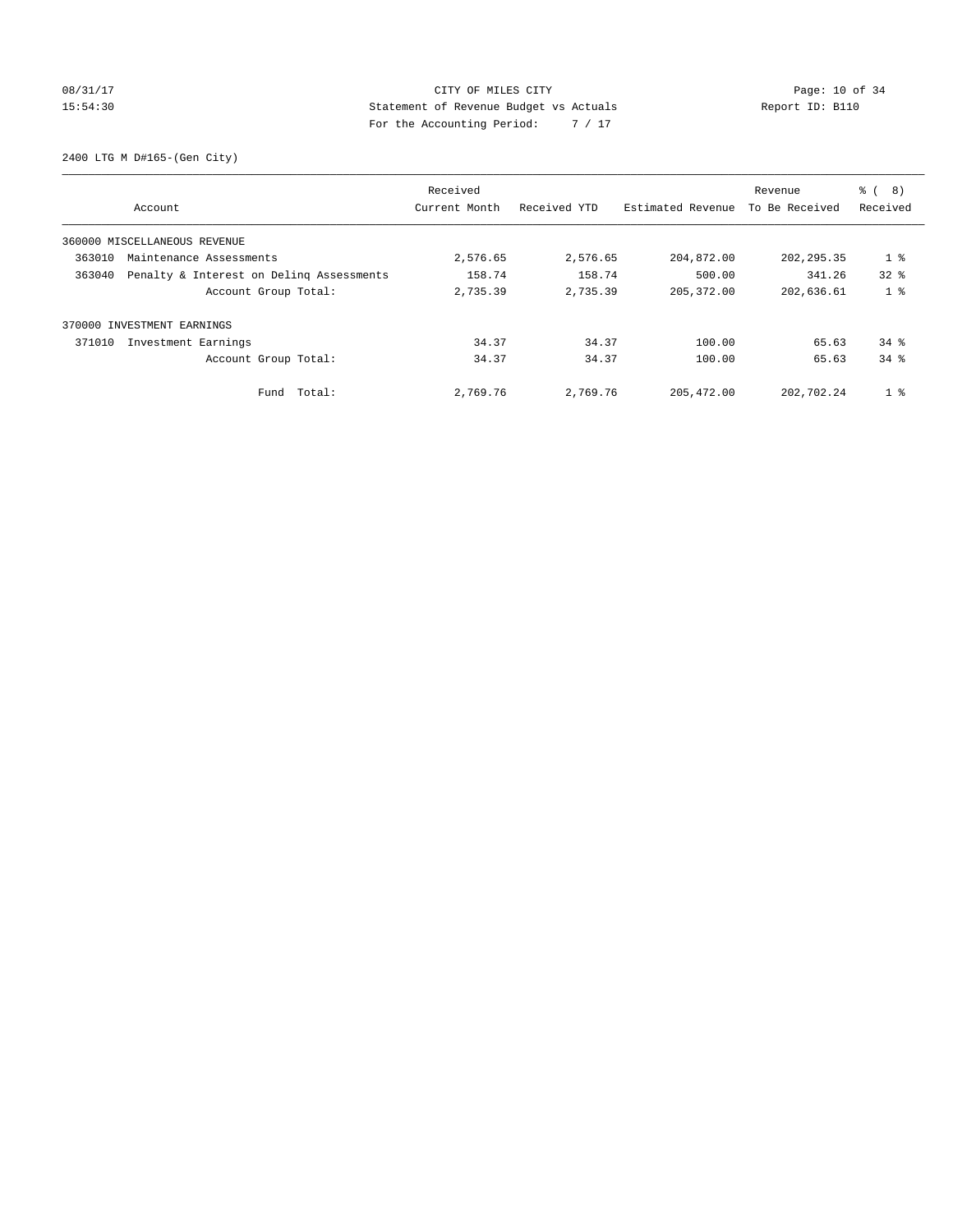## 08/31/17 Page: 11 of 34 15:54:30 Statement of Revenue Budget vs Actuals Report ID: B110 For the Accounting Period: 7 / 17

2420 LTG M D#167-(MilesAddn Etc)

|        |                                          | Received      |              |                   | Revenue        | ී (<br>8)      |
|--------|------------------------------------------|---------------|--------------|-------------------|----------------|----------------|
|        | Account                                  | Current Month | Received YTD | Estimated Revenue | To Be Received | Received       |
|        | 360000 MISCELLANEOUS REVENUE             |               |              |                   |                |                |
| 363010 | Maintenance Assessments                  | 1,421.24      | 1,421.24     | 27,357.00         | 25,935.76      | 5 <sup>°</sup> |
| 363040 | Penalty & Interest on Deling Assessments | 69.22         | 69.22        | 100.00            | 30.78          | 69 %           |
|        | Account Group Total:                     | 1,490.46      | 1,490.46     | 27,457.00         | 25,966.54      | 5 <sup>8</sup> |
|        | 370000 INVESTMENT EARNINGS               |               |              |                   |                |                |
| 371010 | Investment Earnings                      | 11.68         | 11.68        | 55.00             | 43.32          | $21*$          |
|        | Account Group Total:                     | 11.68         | 11.68        | 55.00             | 43.32          | $21$ $%$       |
|        | Fund Total:                              | 1,502.14      | 1,502.14     | 27,512.00         | 26,009.86      | 5 <sup>8</sup> |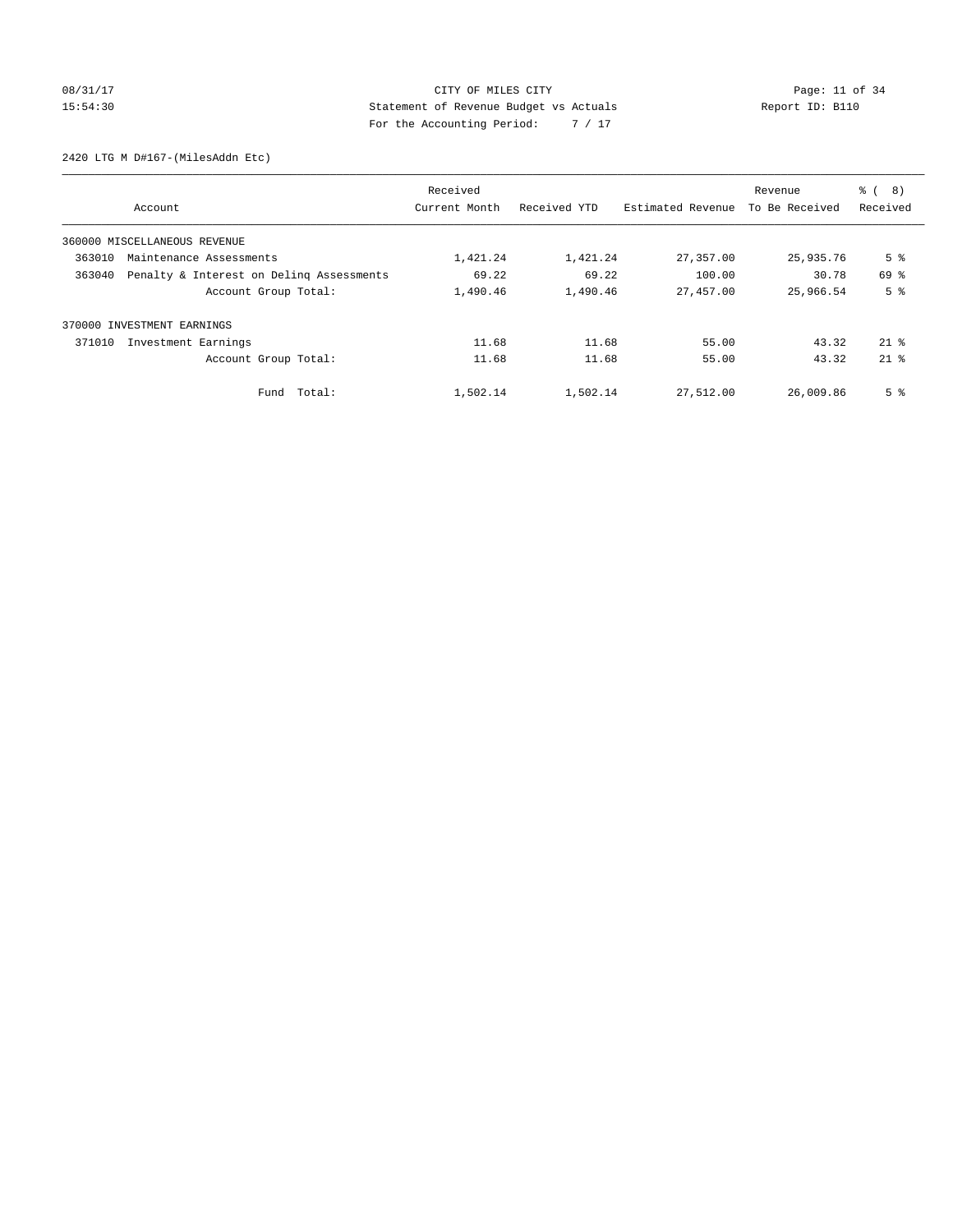## 08/31/17 Page: 12 of 34 15:54:30 Statement of Revenue Budget vs Actuals Report ID: B110 For the Accounting Period: 7 / 17

2430 LTG M D#171-(Balsam Est)

|        |                                          | Received      |              |                   | Revenue        | $\frac{6}{6}$<br>8) |
|--------|------------------------------------------|---------------|--------------|-------------------|----------------|---------------------|
|        | Account                                  | Current Month | Received YTD | Estimated Revenue | To Be Received | Received            |
|        | 360000 MISCELLANEOUS REVENUE             |               |              |                   |                |                     |
| 363010 | Maintenance Assessments                  | 0.00          | 0.00         | 5,072.00          | 5,072.00       | 0 <sup>8</sup>      |
| 363040 | Penalty & Interest on Deling Assessments | 0.00          | 0.00         | 5.00              | 5.00           | 0 <sup>8</sup>      |
|        | Account Group Total:                     | 0.00          | 0.00         | 5,077.00          | 5,077.00       | 0 <sup>8</sup>      |
|        | 370000 INVESTMENT EARNINGS               |               |              |                   |                |                     |
| 371010 | Investment Earnings                      | 2.01          | 2.01         | 10.00             | 7.99           | $20*$               |
|        | Account Group Total:                     | 2.01          | 2.01         | 10.00             | 7.99           | $20*$               |
|        | Total:<br>Fund                           | 2.01          | 2.01         | 5,087.00          | 5,084.99       | 0 <sup>8</sup>      |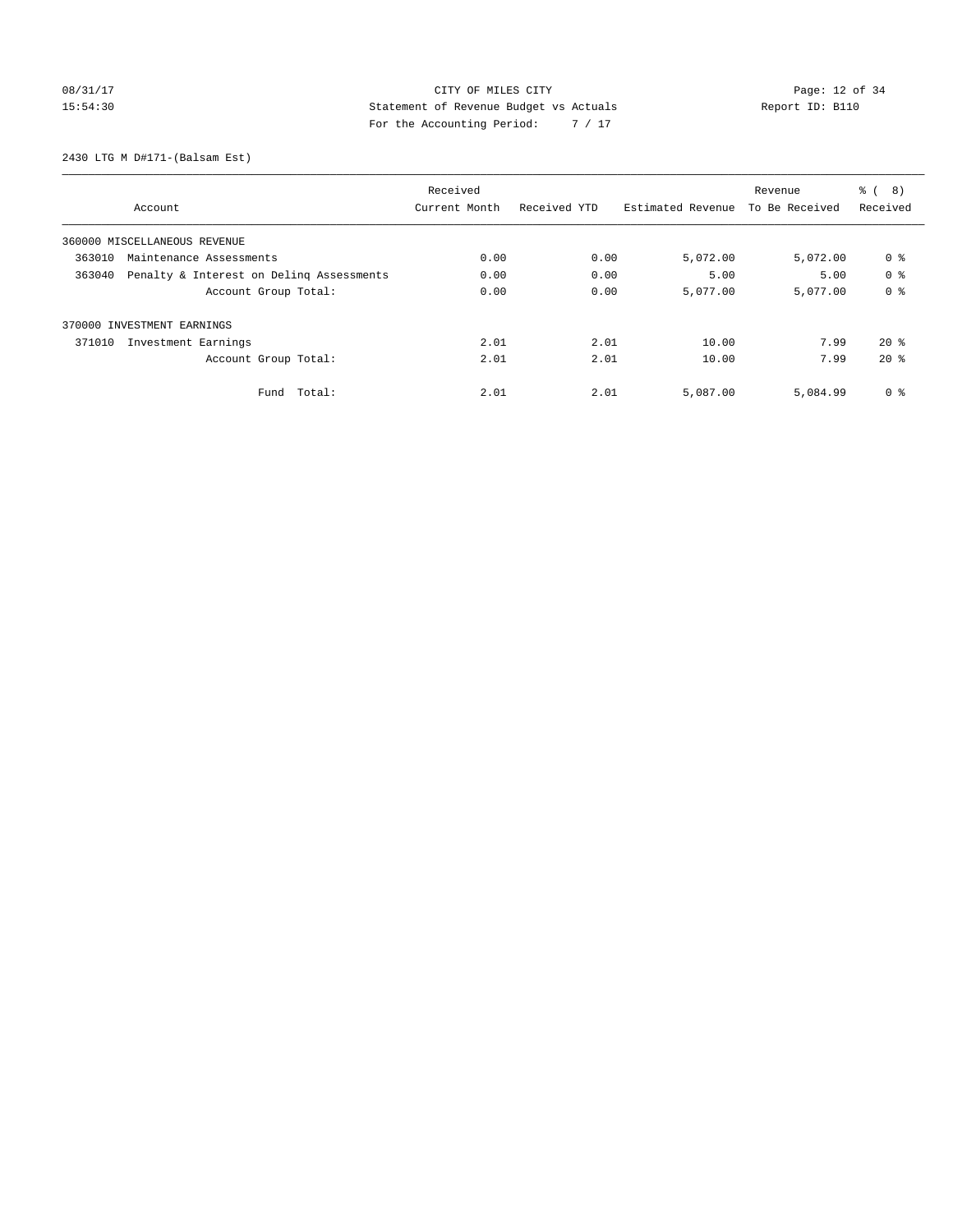## 08/31/17 Page: 13 of 34 15:54:30 Statement of Revenue Budget vs Actuals Report ID: B110 For the Accounting Period: 7 / 17

2440 LTG M D#172-(Main Str)

|        |                                          | Received      |              |                   | Revenue        | る (<br>8)       |
|--------|------------------------------------------|---------------|--------------|-------------------|----------------|-----------------|
|        | Account                                  | Current Month | Received YTD | Estimated Revenue | To Be Received | Received        |
|        | 360000 MISCELLANEOUS REVENUE             |               |              |                   |                |                 |
| 363010 | Maintenance Assessments                  | 865.79        | 865.79       | 19,255.00         | 18,389.21      | 4 %             |
| 363040 | Penalty & Interest on Deling Assessments | 42.17         | 42.17        | 100.00            | 57.83          | $42*$           |
|        | Account Group Total:                     | 907.96        | 907.96       | 19,355.00         | 18,447.04      | 5 <sup>°</sup>  |
| 370000 | INVESTMENT EARNINGS                      |               |              |                   |                |                 |
| 371010 | Investment Earnings                      | 5.04          | 5.04         | 50.00             | 44.96          | 10 <sup>8</sup> |
|        | Account Group Total:                     | 5.04          | 5.04         | 50.00             | 44.96          | $10*$           |
|        | Fund Total:                              | 913.00        | 913.00       | 19,405.00         | 18,492.00      | 5 <sup>°</sup>  |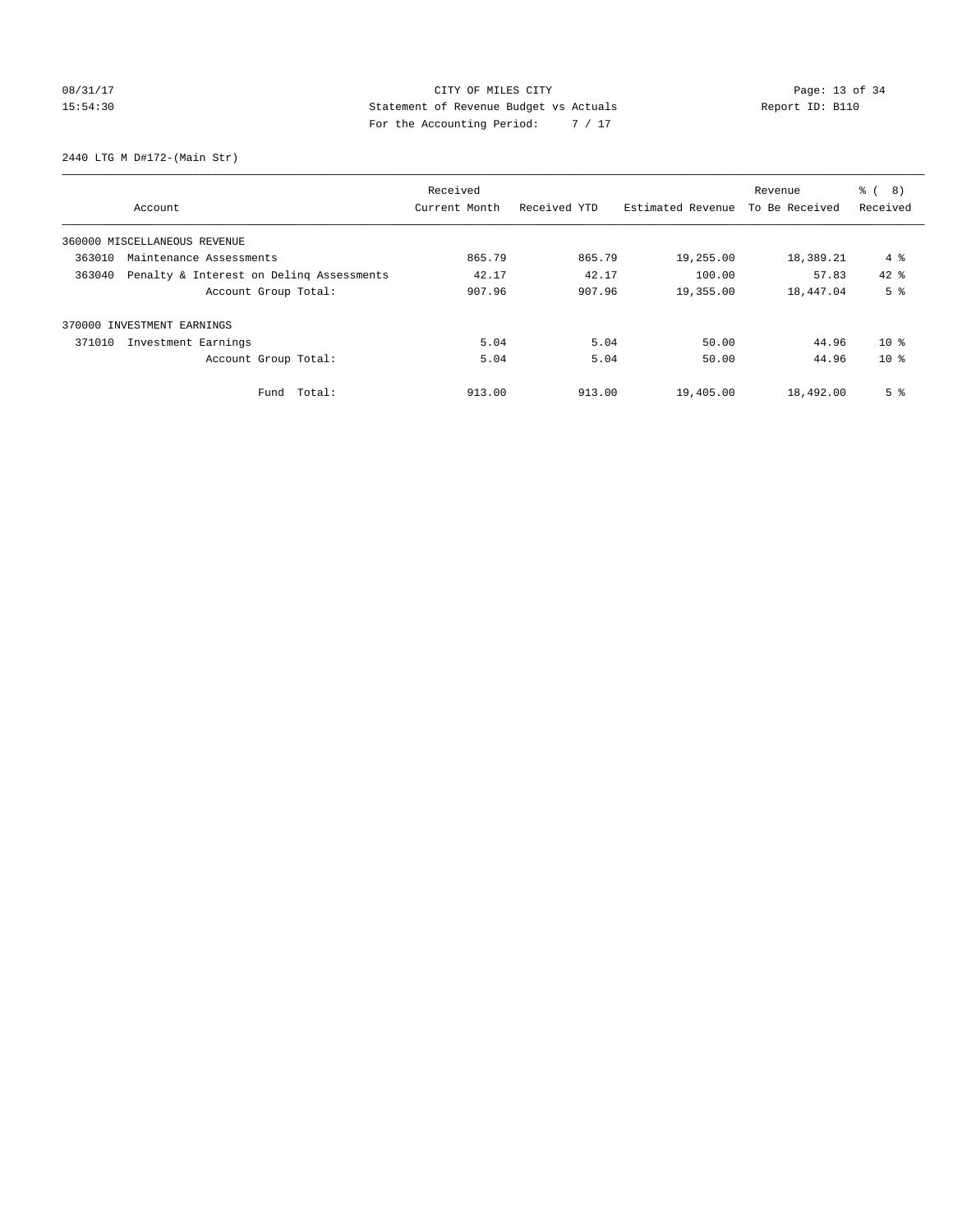### 08/31/17 Page: 14 of 34 15:54:30 Statement of Revenue Budget vs Actuals Report ID: B110 For the Accounting Period: 7 / 17

2450 LTG M D#195-(SG-Trico)

|        |                                          | Received      |              |                   | Revenue        | $\frac{6}{6}$<br>8) |
|--------|------------------------------------------|---------------|--------------|-------------------|----------------|---------------------|
|        | Account                                  | Current Month | Received YTD | Estimated Revenue | To Be Received | Received            |
|        | 360000 MISCELLANEOUS REVENUE             |               |              |                   |                |                     |
| 363010 | Maintenance Assessments                  | 26.05         | 26.05        | 5,745.00          | 5,718.95       | 0 %                 |
| 363040 | Penalty & Interest on Delinq Assessments | 1.27          | 1.27         | 10.00             | 8.73           | 13 <sup>8</sup>     |
|        | Account Group Total:                     | 27.32         | 27.32        | 5,755.00          | 5,727.68       | 0 <sup>8</sup>      |
|        | 370000 INVESTMENT EARNINGS               |               |              |                   |                |                     |
| 371010 | Investment Earnings                      | 2.69          | 2.69         | 10.00             | 7.31           | $27$ $%$            |
|        | Account Group Total:                     | 2.69          | 2.69         | 10.00             | 7.31           | $27$ $%$            |
|        | Fund Total:                              | 30.01         | 30.01        | 5,765.00          | 5,734.99       | 1 <sup>8</sup>      |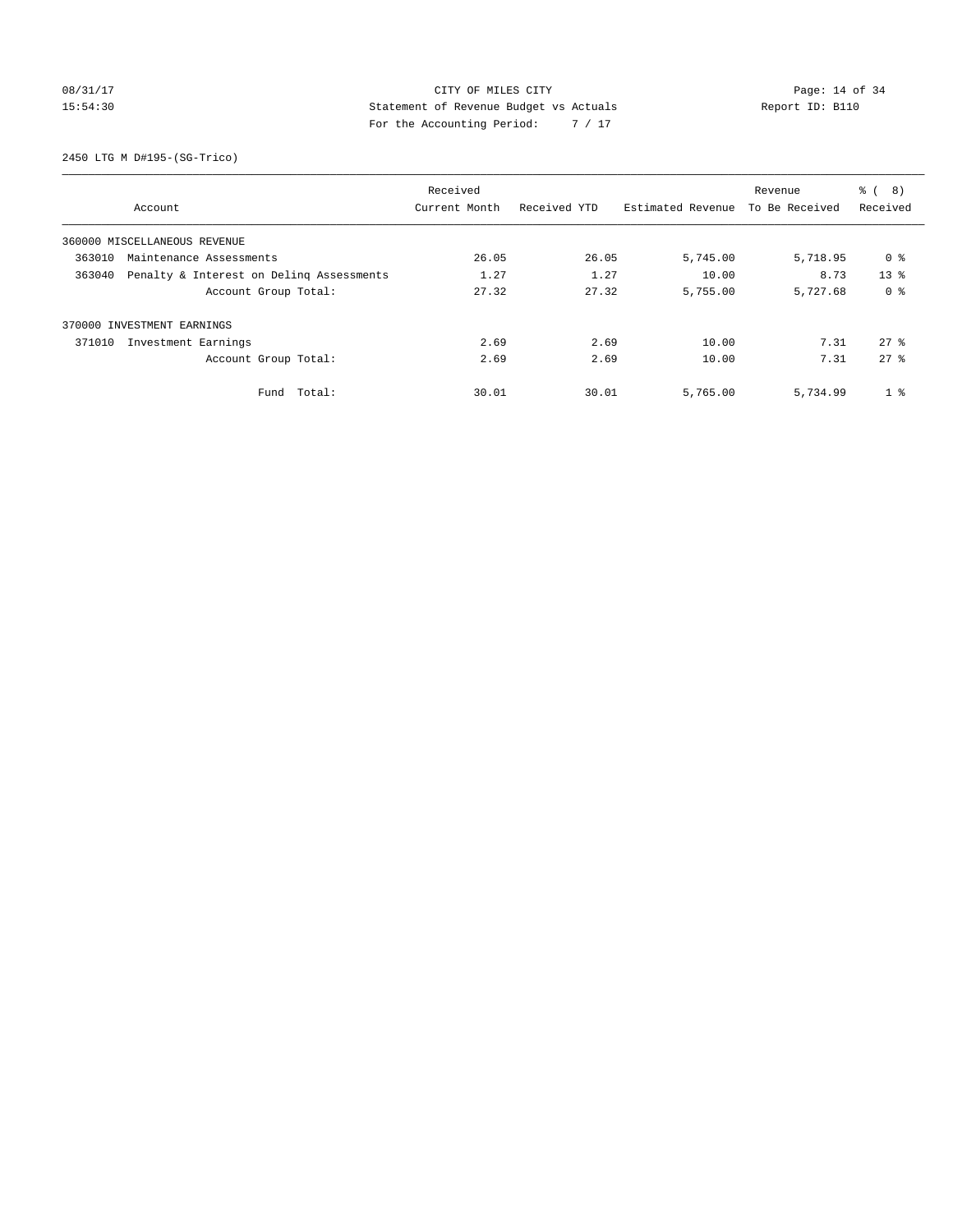### 08/31/17 Page: 15 of 34 15:54:30 Statement of Revenue Budget vs Actuals Report ID: B110 For the Accounting Period: 7 / 17

2470 LTG M D#202-(SG-MDU&NV)

|        |                                          | Received      |              |                   | Revenue        | $\frac{6}{6}$<br>8) |
|--------|------------------------------------------|---------------|--------------|-------------------|----------------|---------------------|
|        | Account                                  | Current Month | Received YTD | Estimated Revenue | To Be Received | Received            |
|        | 360000 MISCELLANEOUS REVENUE             |               |              |                   |                |                     |
| 363010 | Maintenance Assessments                  | 158.97        | 158.97       | 6,984.00          | 6,825.03       | 2 <sup>8</sup>      |
| 363040 | Penalty & Interest on Deling Assessments | 7.74          | 7.74         | 20.00             | 12.26          | 39 <sup>8</sup>     |
|        | Account Group Total:                     | 166.71        | 166.71       | 7,004.00          | 6,837.29       | 2 <sup>8</sup>      |
|        | 370000 INVESTMENT EARNINGS               |               |              |                   |                |                     |
| 371010 | Investment Earnings                      | 2.43          | 2.43         | 10.00             | 7.57           | $24$ $%$            |
|        | Account Group Total:                     | 2.43          | 2.43         | 10.00             | 7.57           | $24$ $%$            |
|        | Fund Total:                              | 169.14        | 169.14       | 7,014.00          | 6,844.86       | 2 <sup>8</sup>      |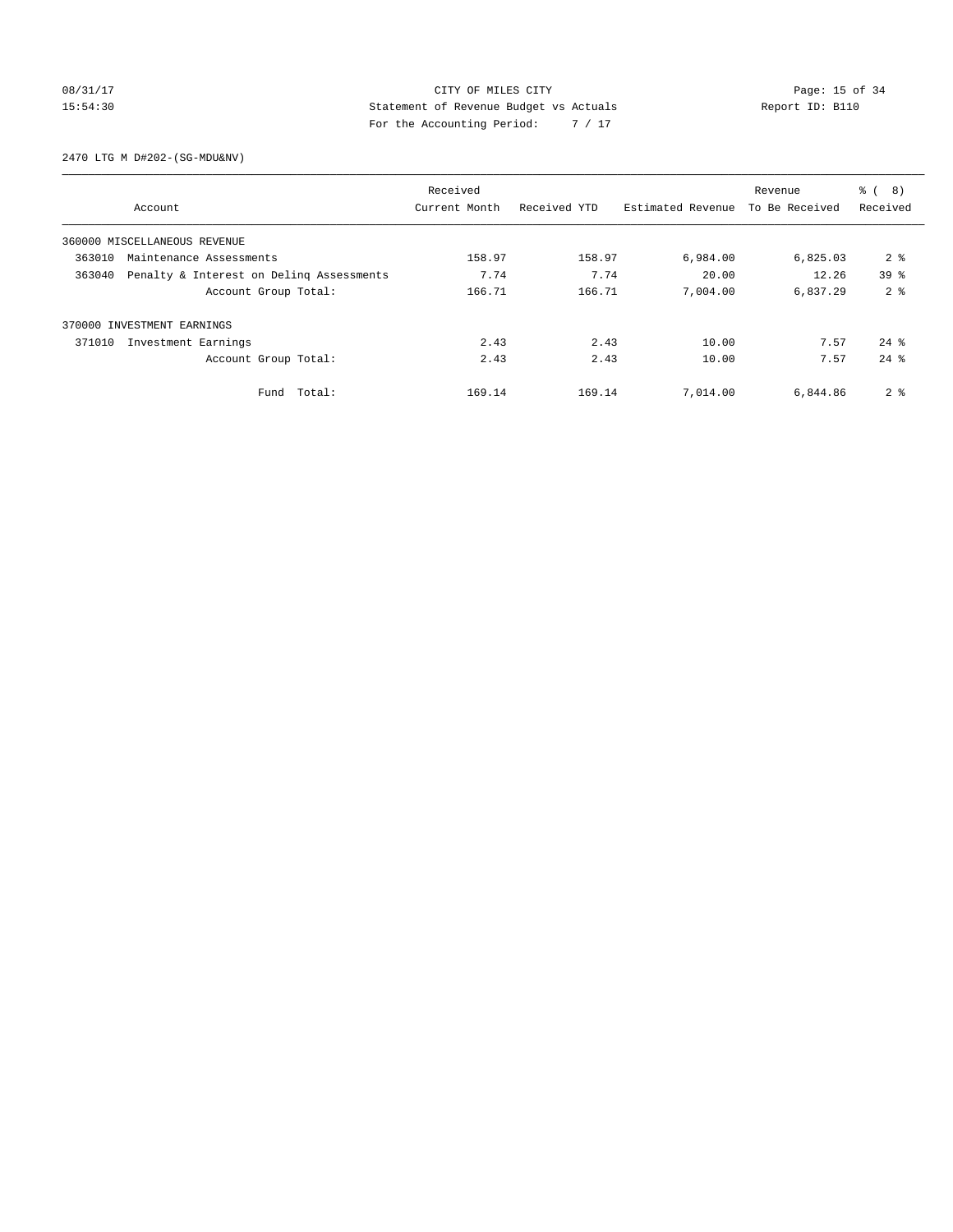### 08/31/17 Page: 16 of 34 15:54:30 Statement of Revenue Budget vs Actuals Report ID: B110 For the Accounting Period: 7 / 17

2480 LTG M M#173-(Milestown Estates)

| Account                           | Received<br>Current Month | Received YTD | Estimated Revenue | Revenue<br>To Be Received | 8)<br>る (<br>Received |
|-----------------------------------|---------------------------|--------------|-------------------|---------------------------|-----------------------|
| 360000 MISCELLANEOUS REVENUE      |                           |              |                   |                           |                       |
| 363010<br>Maintenance Assessments | 0.00                      | 0.00         | 1,431.00          | 1,431.00                  | 0 <sup>8</sup>        |
| Account Group Total:              | 0.00                      | 0.00         | 1,431.00          | 1,431.00                  | 0 <sup>8</sup>        |
| 370000 INVESTMENT EARNINGS        |                           |              |                   |                           |                       |
| 371010<br>Investment Earnings     | 1.19                      | 1.19         | 10.00             | 8.81                      | $12*$                 |
| Account Group Total:              | 1.19                      | 1.19         | 10.00             | 8.81                      | $12*$                 |
| Fund Total:                       | 1.19                      | 1.19         | 1,441.00          | 1,439.81                  | 0 <sup>8</sup>        |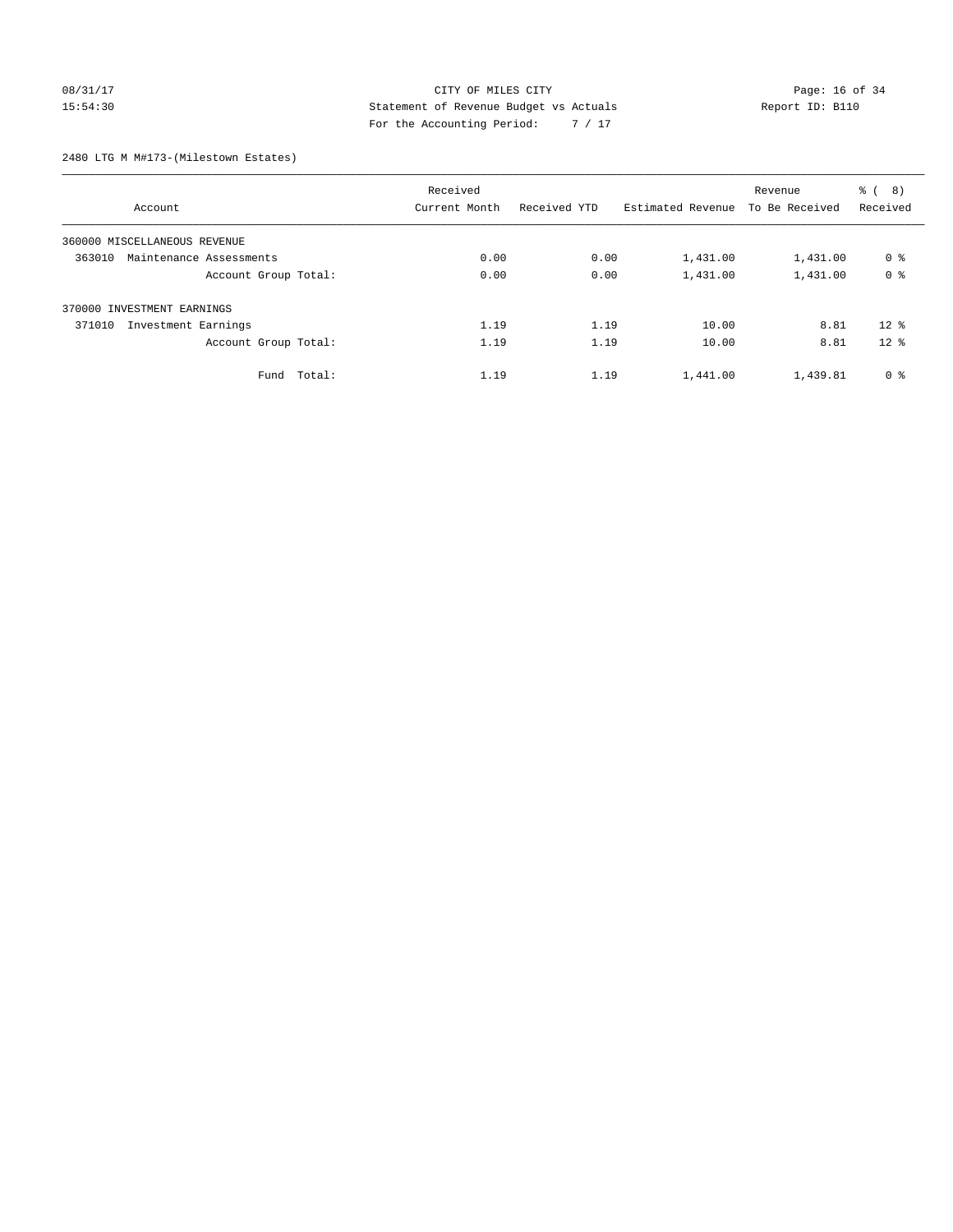08/31/17 Page: 17 of 34 15:54:30 Statement of Revenue Budget vs Actuals Report ID: B110 For the Accounting Period: 7 / 17

2510 STR MAINT DIST #204

| Account                                            | Received<br>Current Month | Received YTD | Estimated Revenue | Revenue<br>To Be Received | $\frac{6}{6}$ ( 8)<br>Received |
|----------------------------------------------------|---------------------------|--------------|-------------------|---------------------------|--------------------------------|
| 360000 MISCELLANEOUS REVENUE                       |                           |              |                   |                           |                                |
| 363010<br>Maintenance Assessments                  | 15,386.21                 | 15,386.21    | 1,228,418.00      | 1,213,031.79              | 1 <sup>°</sup>                 |
| Penalty & Interest on Deling Assessments<br>363040 | 855.15                    | 855.15       | 1,000.00          | 144.85                    | 86 <sup>8</sup>                |
| Account Group Total:                               | 16,241.36                 | 16,241.36    | 1,229,418.00      | 1,213,176.64              | 1 <sup>8</sup>                 |
| 370000<br>INVESTMENT EARNINGS                      |                           |              |                   |                           |                                |
| 371010<br>Investment Earnings                      | 623.72                    | 623.72       | 400.00            | $-223.72$                 | $156$ %                        |
| Account Group Total:                               | 623.72                    | 623.72       | 400.00            | $-223.72$                 | $156$ %                        |
| 380000 OTHER FINANCING SOURCES                     |                           |              |                   |                           |                                |
| 383000<br>Interfund Operating Transfer             | 0.00                      | 0.00         | 86,420.00         | 86,420.00                 | 0 <sup>8</sup>                 |
| Account Group Total:                               | 0.00                      | 0.00         | 86,420.00         | 86,420.00                 | 0 <sup>8</sup>                 |
| Total:<br>Fund                                     | 16,865.08                 | 16,865.08    | 1,316,238.00      | 1,299,372.92              | 1 <sup>8</sup>                 |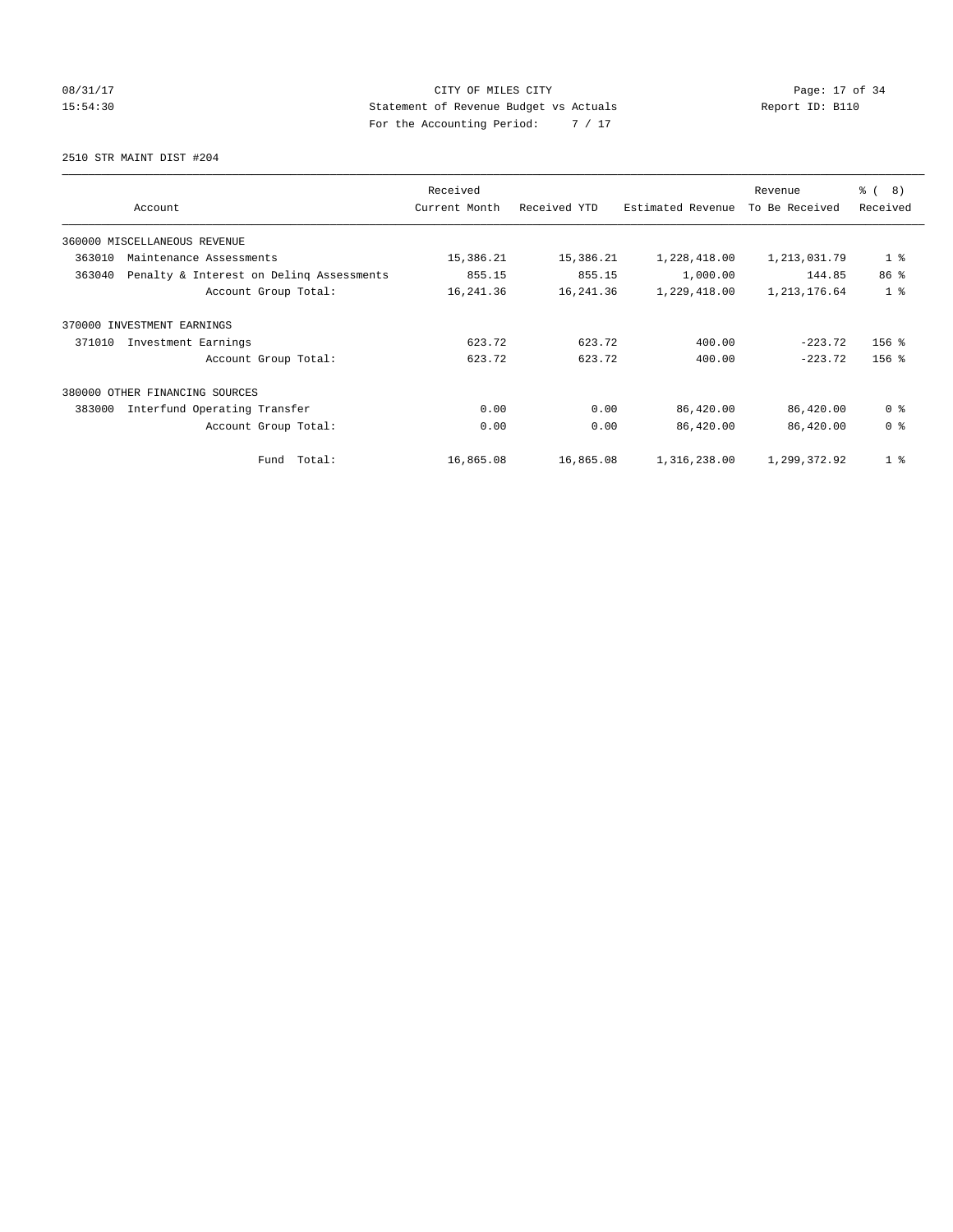08/31/17 Page: 18 of 34 15:54:30 Statement of Revenue Budget vs Actuals Report ID: B110 For the Accounting Period: 7 / 17

2520 STR MAINT DIST #205

|                                                    | Received      |              |                   | Revenue        | $\frac{6}{6}$ ( 8) |
|----------------------------------------------------|---------------|--------------|-------------------|----------------|--------------------|
| Account                                            | Current Month | Received YTD | Estimated Revenue | To Be Received | Received           |
| 360000 MISCELLANEOUS REVENUE                       |               |              |                   |                |                    |
| 363010<br>Maintenance Assessments                  | 6,611.33      | 6,611.33     | 64,391.00         | 57,779.67      | $10*$              |
| 363040<br>Penalty & Interest on Deling Assessments | 428.26        | 428.26       | 1,000.00          | 571.74         | 43%                |
| Account Group Total:                               | 7,039.59      | 7,039.59     | 65,391.00         | 58, 351.41     | $11$ %             |
| 370000<br>INVESTMENT EARNINGS                      |               |              |                   |                |                    |
| 371010<br>Investment Earnings                      | 315.35        | 315.35       | 400.00            | 84.65          | 79 %               |
| Account Group Total:                               | 315.35        | 315.35       | 400.00            | 84.65          | 79 %               |
| 380000 OTHER FINANCING SOURCES                     |               |              |                   |                |                    |
| Interfund Operating Transfer<br>383000             | 0.00          | 0.00         | 86,419.00         | 86,419.00      | 0 <sup>8</sup>     |
| Account Group Total:                               | 0.00          | 0.00         | 86,419.00         | 86,419.00      | 0 <sup>8</sup>     |
| Fund Total:                                        | 7,354.94      | 7,354.94     | 152,210.00        | 144,855.06     | 5 <sup>8</sup>     |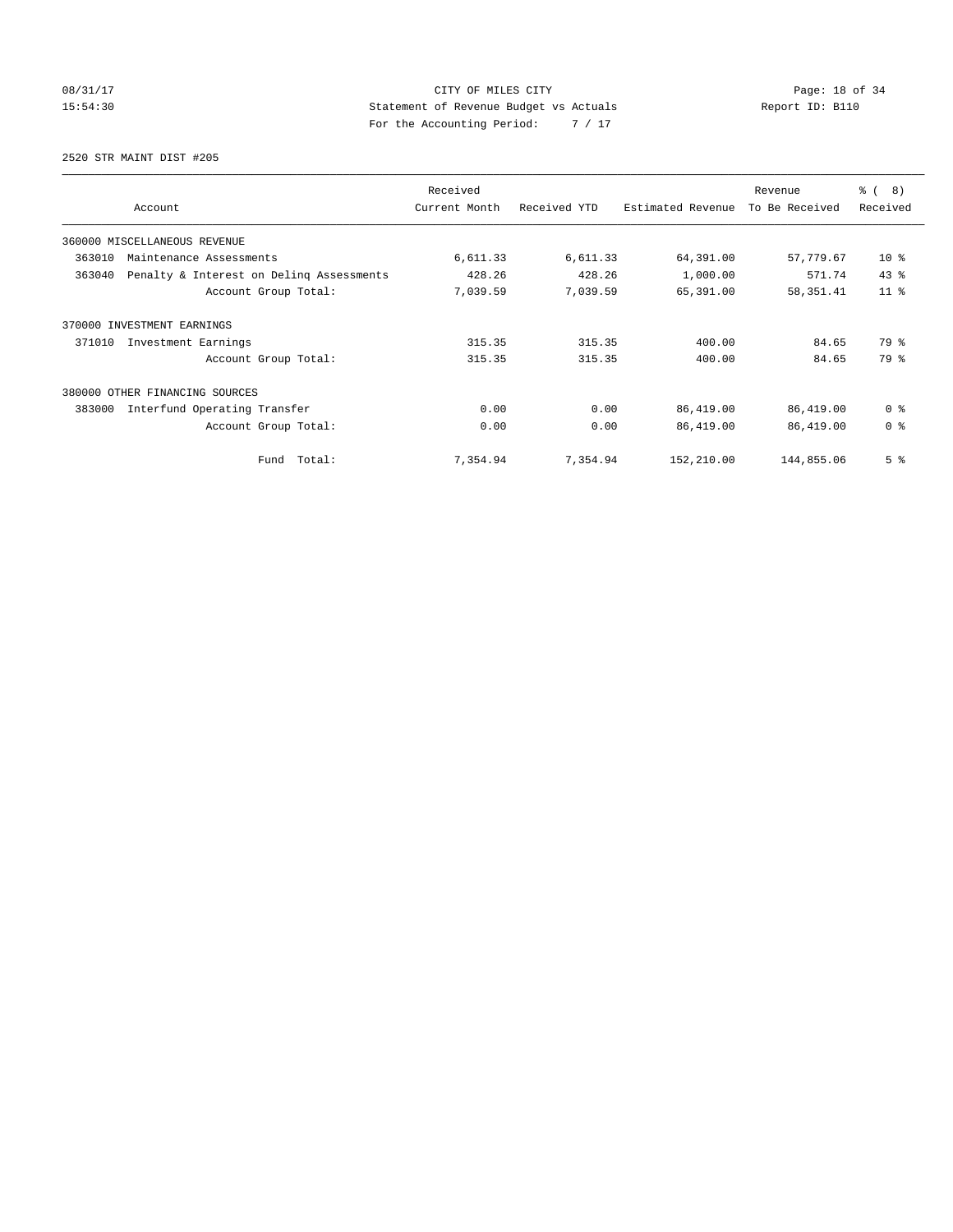### 08/31/17 Page: 19 of 34 15:54:30 Statement of Revenue Budget vs Actuals Report ID: B110 For the Accounting Period: 7 / 17

### 2540 STR MAINT DIST#207-(MILESTOWN ESTATES)

| Account                           | Received<br>Current Month | Received YTD | Estimated Revenue | Revenue<br>To Be Received | る (<br>8)<br>Received |
|-----------------------------------|---------------------------|--------------|-------------------|---------------------------|-----------------------|
|                                   |                           |              |                   |                           |                       |
| 360000 MISCELLANEOUS REVENUE      |                           |              |                   |                           |                       |
| 363010<br>Maintenance Assessments | 0.00                      | 0.00         | 7,850.00          | 7,850.00                  | 0 %                   |
| Account Group Total:              | 0.00                      | 0.00         | 7,850.00          | 7,850.00                  | 0 <sup>8</sup>        |
| 370000 INVESTMENT EARNINGS        |                           |              |                   |                           |                       |
| Investment Earnings<br>371010     | 2.90                      | 2.90         | 20.00             | 17.10                     | 15 <sup>8</sup>       |
| Account Group Total:              | 2.90                      | 2.90         | 20.00             | 17.10                     | 15 <sup>8</sup>       |
| Total:<br>Fund                    | 2.90                      | 2.90         | 7,870.00          | 7,867.10                  | 0 <sup>8</sup>        |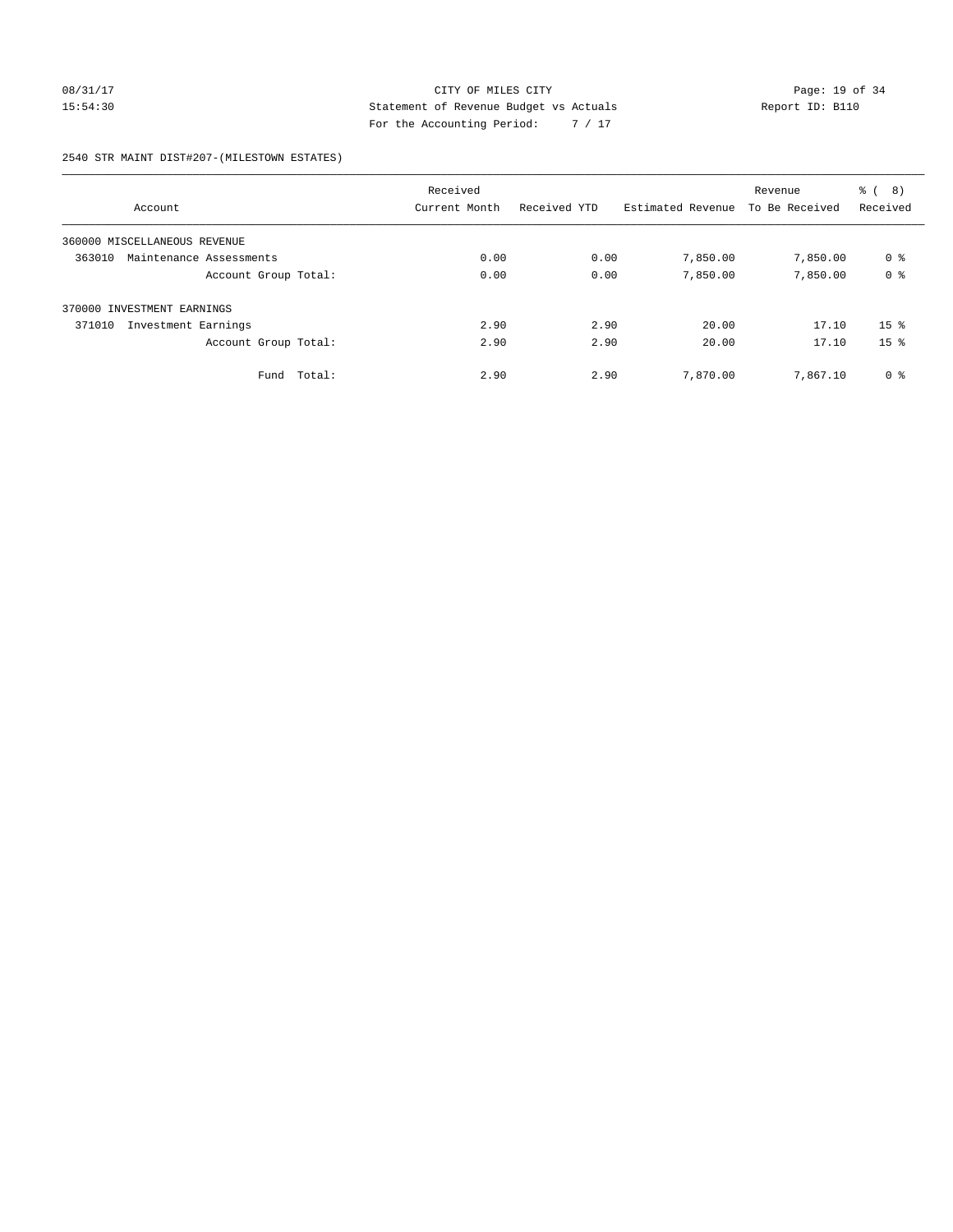## 08/31/17 Page: 20 of 34 15:54:30 Statement of Revenue Budget vs Actuals Report ID: B110 For the Accounting Period: 7 / 17

### 2701 Fire Grants

|        | Account                      |             | Received<br>Current Month | Received YTD | Estimated Revenue | Revenue<br>To Be Received | $\frac{6}{6}$ ( 8)<br>Received |
|--------|------------------------------|-------------|---------------------------|--------------|-------------------|---------------------------|--------------------------------|
|        | 360000 MISCELLANEOUS REVENUE |             |                           |              |                   |                           |                                |
| 365040 | DONATIONS-FIRE/AMB           |             | 0.00                      | 0.00         | 300.00            | 300.00                    | 0 %                            |
|        | Account Group Total:         |             | 0.00                      | 0.00         | 300.00            | 300.00                    | 0 <sup>8</sup>                 |
|        |                              | Fund Total: | 0.00                      | 0.00         | 300.00            | 300.00                    | 0 %                            |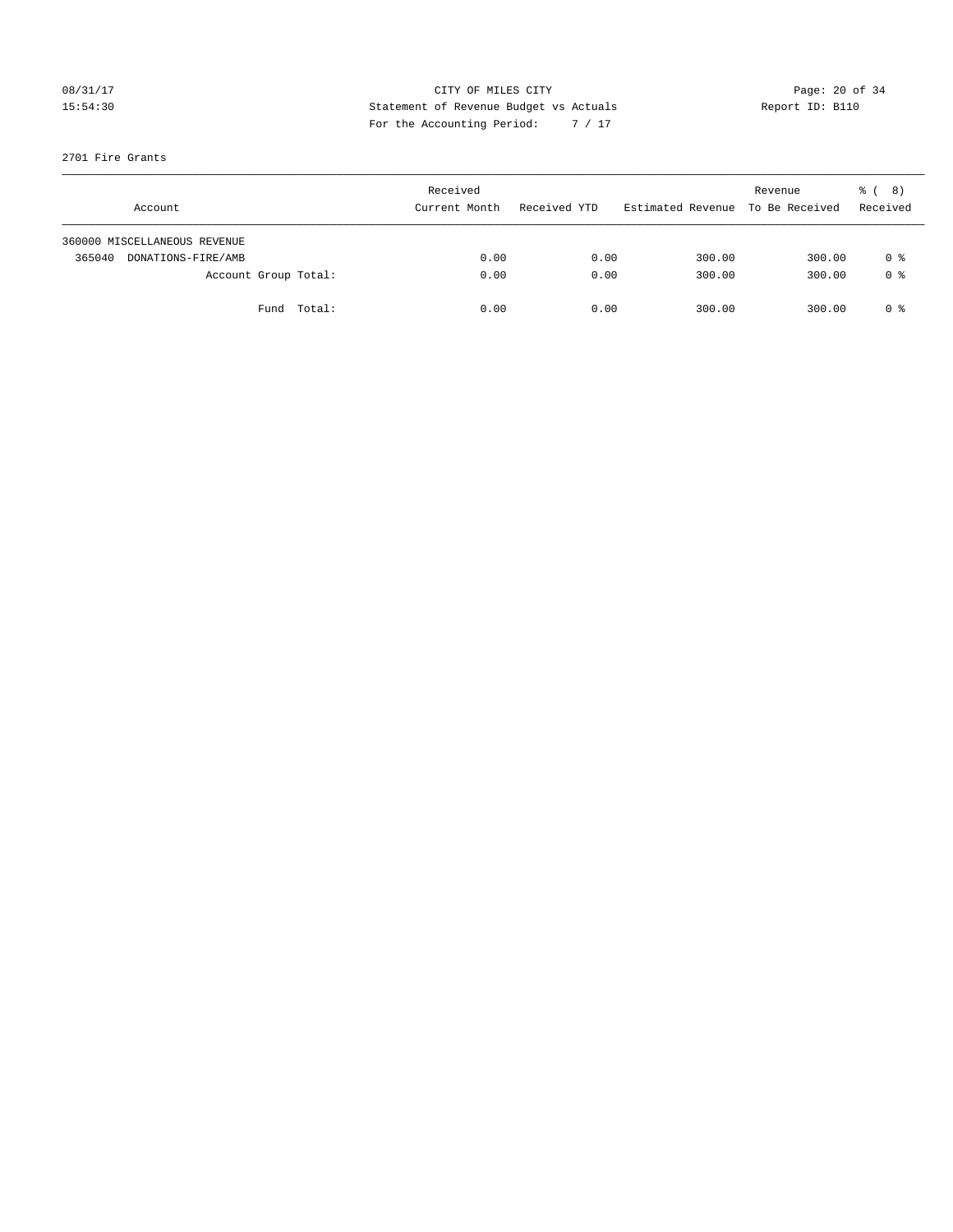### 08/31/17 Page: 21 of 34 15:54:30 Statement of Revenue Budget vs Actuals Report ID: B110 For the Accounting Period: 7 / 17

2820 GAS TAX

| Account                              | Received<br>Current Month | Received YTD | Estimated Revenue | Revenue<br>To Be Received | $\frac{6}{6}$ ( 8)<br>Received |
|--------------------------------------|---------------------------|--------------|-------------------|---------------------------|--------------------------------|
| 330000 INTERGOVERNMENTAL REVENUES    |                           |              |                   |                           |                                |
| Gasoline Tax Apportionment<br>335040 | 14,739.76                 | 14,739.76    | 176,877.00        | 162, 137.24               | 8 %                            |
| Account Group Total:                 | 14,739.76                 | 14,739.76    | 176,877.00        | 162, 137.24               | 8 %                            |
| Fund Total:                          | 14,739.76                 | 14,739.76    | 176,877.00        | 162, 137.24               | 8 %                            |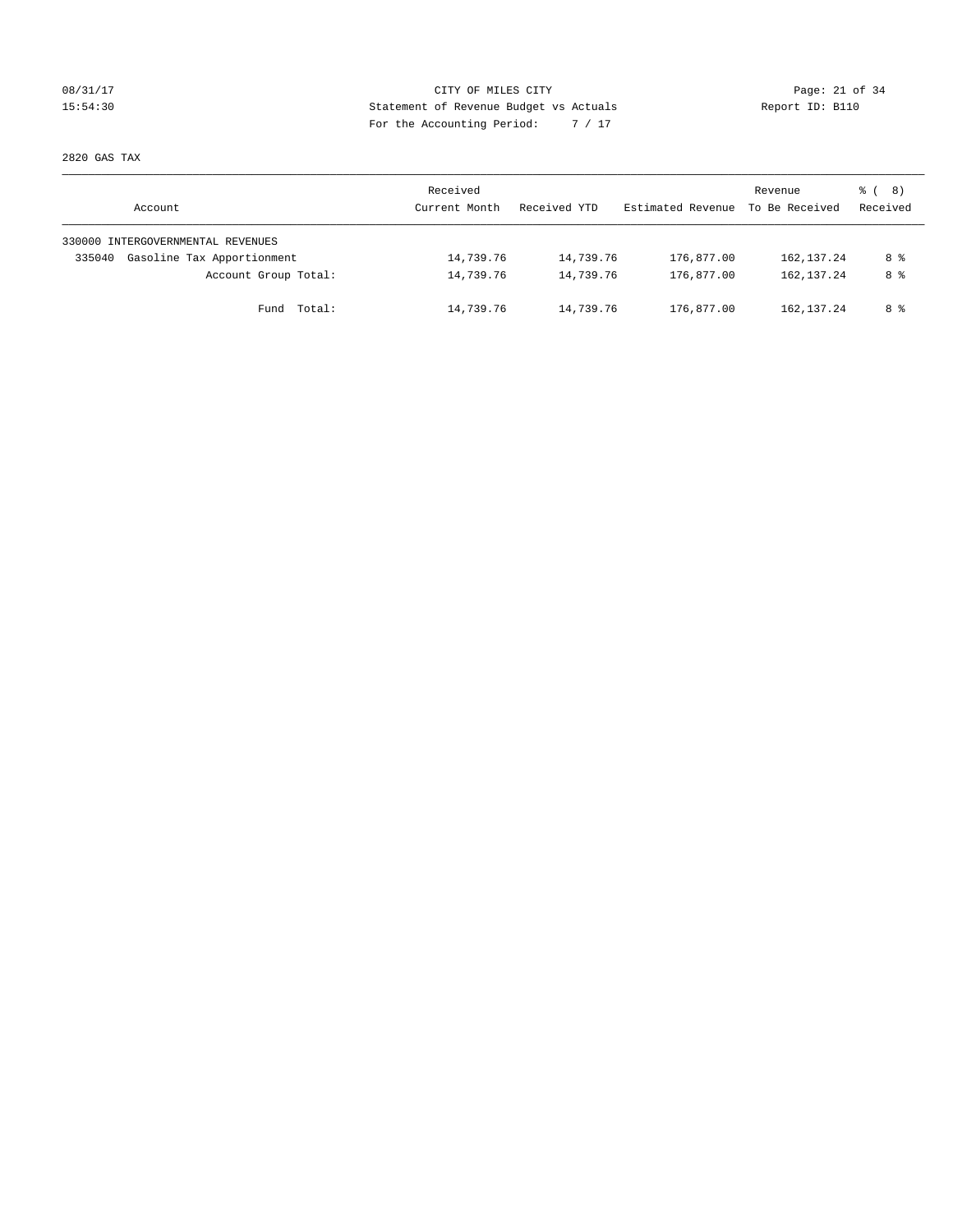## 08/31/17 Page: 22 of 34 15:54:30 Statement of Revenue Budget vs Actuals Report ID: B110 For the Accounting Period: 7 / 17

2821 HB473- Fuel Tax

| Account                                | Received<br>Current Month | Received YTD | Estimated Revenue | Revenue<br>To Be Received | る (<br>8)<br>Received |
|----------------------------------------|---------------------------|--------------|-------------------|---------------------------|-----------------------|
| 330000 INTERGOVERNMENTAL REVENUES      |                           |              |                   |                           |                       |
| 335041<br>HB473                        | 0.00                      | 0.00         | 67,816.00         | 67,816.00                 | 0 <sup>8</sup>        |
| Account Group Total:                   | 0.00                      | 0.00         | 67,816.00         | 67,816.00                 | 0 <sup>8</sup>        |
| 380000 OTHER FINANCING SOURCES         |                           |              |                   |                           |                       |
| Interfund Operating Transfer<br>383000 | 0.00                      | 0.00         | 3,391.00          | 3,391.00                  | 0 ક                   |
| Account Group Total:                   | 0.00                      | 0.00         | 3,391.00          | 3,391.00                  | 0 <sup>8</sup>        |
| Total:<br>Fund                         | 0.00                      | 0.00         | 71,207.00         | 71,207.00                 | 0 <sup>8</sup>        |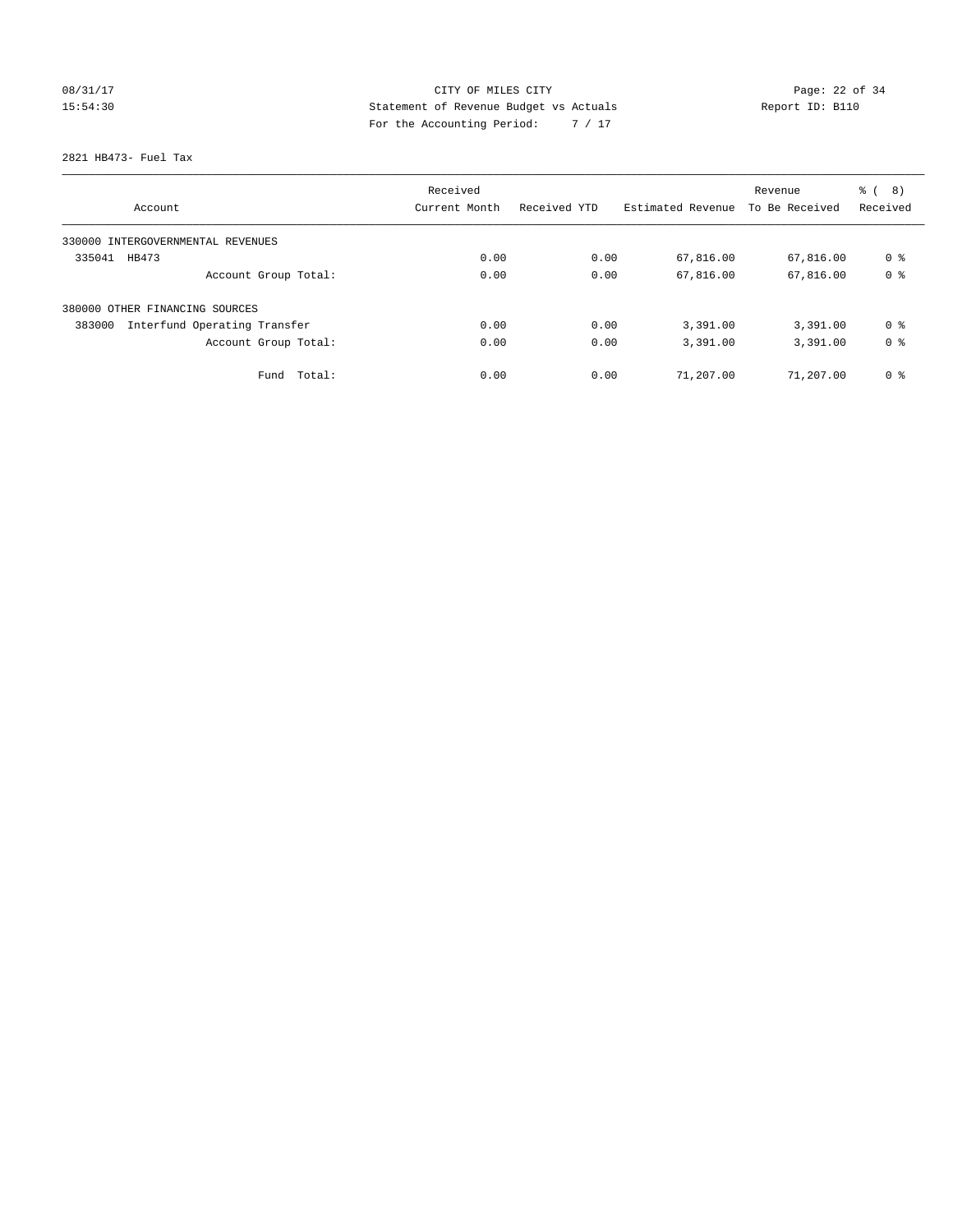## 08/31/17 Page: 23 of 34 15:54:30 Statement of Revenue Budget vs Actuals Report ID: B110 For the Accounting Period: 7 / 17

2850 911 EMERGENCY

|        |                                   |        | Received      |              |                   | Revenue        | $\frac{6}{6}$<br>8) |
|--------|-----------------------------------|--------|---------------|--------------|-------------------|----------------|---------------------|
|        | Account                           |        | Current Month | Received YTD | Estimated Revenue | To Be Received | Received            |
|        | 330000 INTERGOVERNMENTAL REVENUES |        |               |              |                   |                |                     |
| 335080 | Basic 911 Funds                   |        | 0.00          | 0.00         | 63,000.00         | 63,000.00      | 0 <sup>8</sup>      |
| 335081 | Enhanced 911 Funds                |        | 0.00          | 0.00         | 63,000.00         | 63,000.00      | 0 <sup>8</sup>      |
| 335082 | 911 - WIRELESS FUNDS              |        | 0.00          | 0.00         | 75,000.00         | 75,000.00      | 0 <sup>8</sup>      |
|        | Account Group Total:              |        | 0.00          | 0.00         | 201,000.00        | 201,000.00     | 0 <sup>8</sup>      |
|        | 370000 INVESTMENT EARNINGS        |        |               |              |                   |                |                     |
| 371010 | Investment Earnings               |        | 186.18        | 186.18       | 200.00            | 13.82          | $93$ $%$            |
|        | Account Group Total:              |        | 186.18        | 186.18       | 200.00            | 13.82          | $93$ $%$            |
|        | Fund                              | Total: | 186.18        | 186.18       | 201,200.00        | 201,013.82     | 0 <sup>8</sup>      |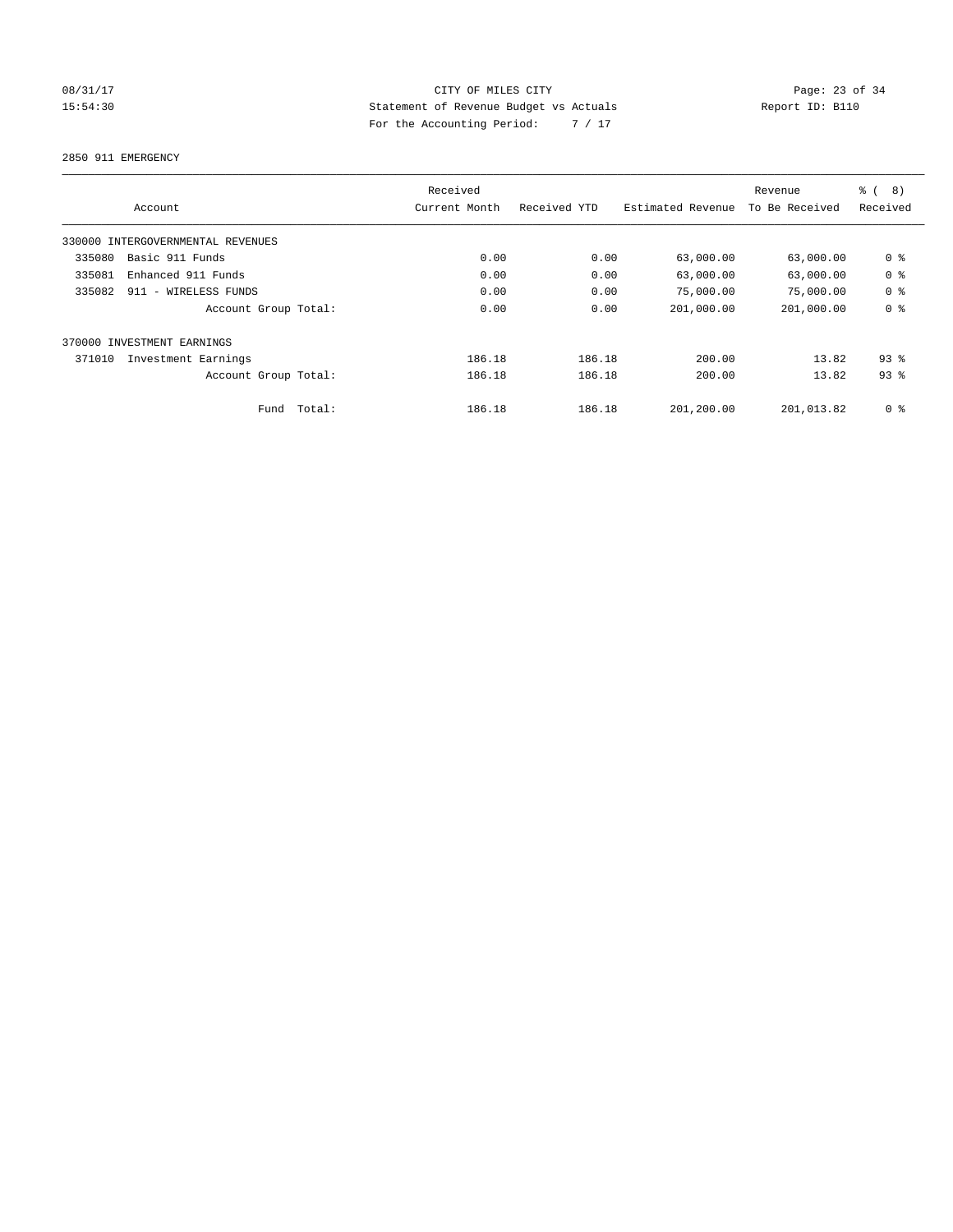## 08/31/17 Page: 24 of 34 15:54:30 Statement of Revenue Budget vs Actuals Report ID: B110 For the Accounting Period: 7 / 17

2880 LIBRARY GRANTS

|        | Account                           | Received<br>Current Month | Received YTD | Estimated Revenue | Revenue<br>To Be Received | $\frac{6}{6}$ ( 8)<br>Received |
|--------|-----------------------------------|---------------------------|--------------|-------------------|---------------------------|--------------------------------|
|        | 330000 INTERGOVERNMENTAL REVENUES |                           |              |                   |                           |                                |
| 334100 | Library - State Aid               | 0.00                      | 0.00         | 5,399.00          | 5.399.00                  | 0 %                            |
| 334101 | HB#193-Interlibrary Loan Reimb    | 0.00                      | 0.00         | 5,000.00          | 5,000.00                  | 0 <sup>8</sup>                 |
| 334105 | Sagebrush Fed/Coal Sev Tax        | 0.00                      | 0.00         | 4,793.00          | 4,793.00                  | 0 <sup>8</sup>                 |
|        | Account Group Total:              | 0.00                      | 0.00         | 15,192.00         | 15,192.00                 | 0 <sup>8</sup>                 |
|        | Fund Total:                       | 0.00                      | 0.00         | 15,192.00         | 15,192.00                 | 0 %                            |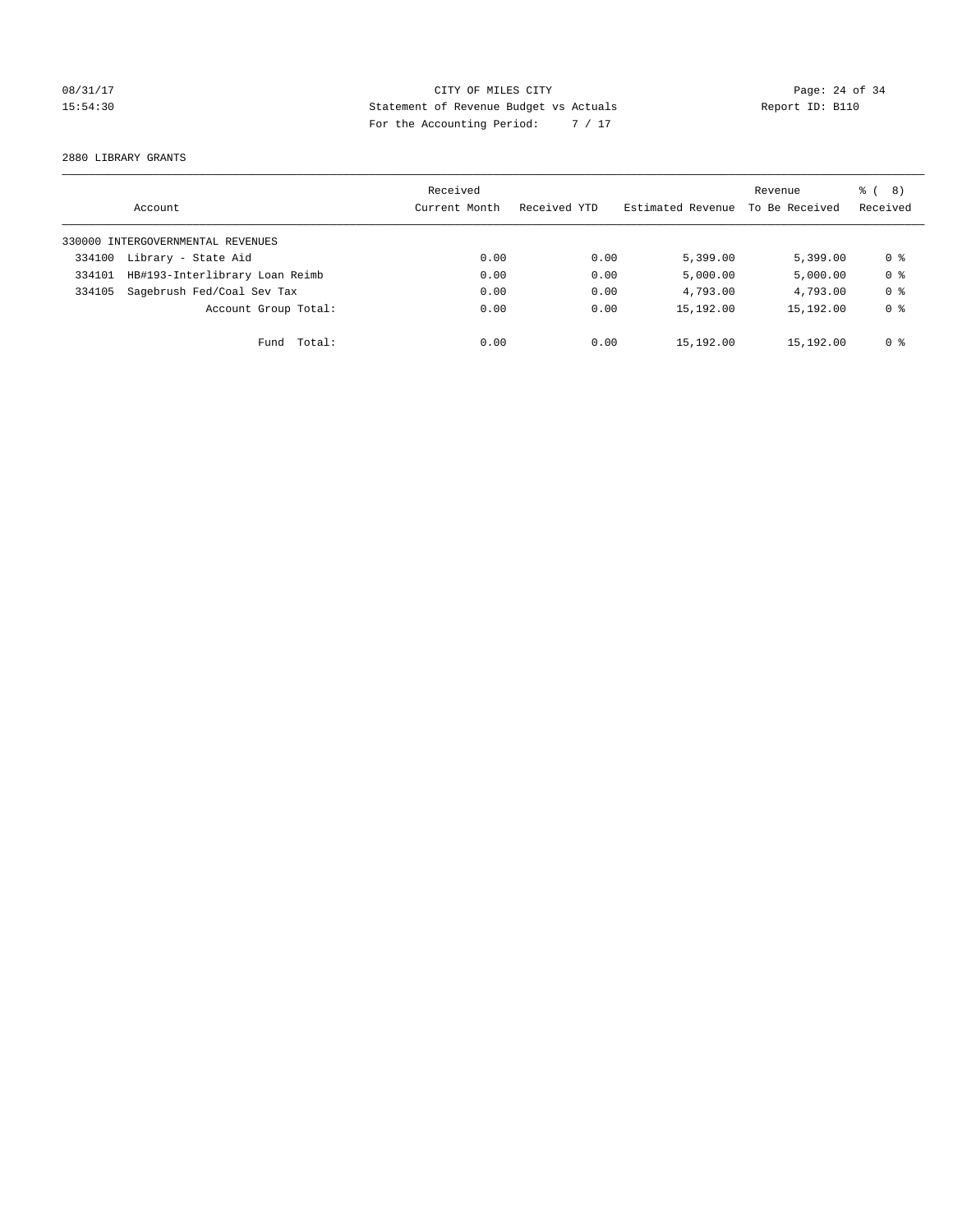## 08/31/17 Page: 25 of 34 15:54:30 Statement of Revenue Budget vs Actuals Report ID: B110 For the Accounting Period: 7 / 17

2935 Historic Preservation

|                                        | Received      |              |                   | Revenue        | ී (<br>8)      |
|----------------------------------------|---------------|--------------|-------------------|----------------|----------------|
| Account                                | Current Month | Received YTD | Estimated Revenue | To Be Received | Received       |
| 330000 INTERGOVERNMENTAL REVENUES      |               |              |                   |                |                |
| 334000<br>State Grants                 | 0.00          | 0.00         | 5,500.00          | 5,500.00       | 0 <sup>8</sup> |
| Account Group Total:                   | 0.00          | 0.00         | 5,500.00          | 5,500.00       | 0 <sup>8</sup> |
| 340000 Charges for Services            |               |              |                   |                |                |
| Preservation Service Fees<br>346080    | 0.00          | 0.00         | 1,200.00          | 1,200.00       | 0 <sup>8</sup> |
| Account Group Total:                   | 0.00          | 0.00         | 1,200.00          | 1,200.00       | 0 <sup>8</sup> |
| 360000 MISCELLANEOUS REVENUE           |               |              |                   |                |                |
| Contributions and Donations<br>365000  | 0.00          | 0.00         | 1,000.00          | 1,000.00       | 0 <sup>8</sup> |
| Account Group Total:                   | 0.00          | 0.00         | 1,000.00          | 1,000.00       | 0 <sup>8</sup> |
| 380000 OTHER FINANCING SOURCES         |               |              |                   |                |                |
| Interfund Operating Transfer<br>383000 | 0.00          | 0.00         | 2,200.00          | 2,200.00       | 0 <sup>8</sup> |
| Account Group Total:                   | 0.00          | 0.00         | 2,200.00          | 2,200.00       | 0 <sup>8</sup> |
| Total:<br>Fund                         | 0.00          | 0.00         | 9,900.00          | 9,900.00       | 0 <sup>8</sup> |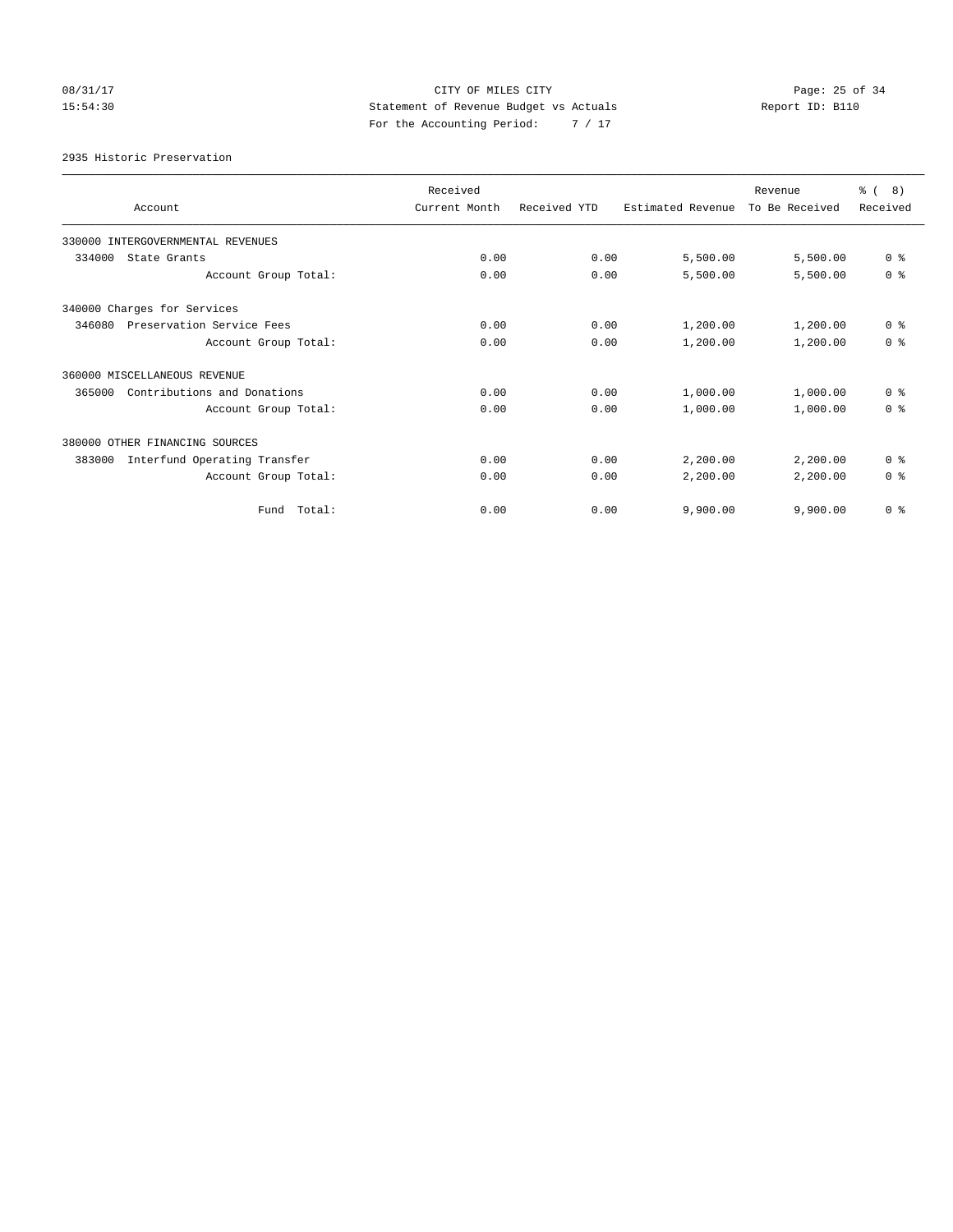### 08/31/17 Page: 26 of 34 15:54:30 Statement of Revenue Budget vs Actuals Report ID: B110 For the Accounting Period: 7 / 17

2985 RETIRED SENIOR VOLUNTEER PROG (RSVP)

| Account                           |        | Received<br>Current Month | Received YTD | Estimated Revenue | Revenue<br>To Be Received | ී (<br>8)<br>Received |
|-----------------------------------|--------|---------------------------|--------------|-------------------|---------------------------|-----------------------|
| 330000 INTERGOVERNMENTAL REVENUES |        |                           |              |                   |                           |                       |
| 331165<br>RSVP FEDERAL GRANTS     |        | 0.00                      | 0.00         | 78,912.00         | 78,912.00                 | 0 <sup>8</sup>        |
| RSVP-Fallon/Custer<br>331166      |        | 8,605.71                  | 8,605.71     | 0.00              | $-8,605.71$               | $***$ $ -$            |
| Account Group Total:              |        | 8,605.71                  | 8,605.71     | 78,912.00         | 70,306.29                 | 11 <sup>8</sup>       |
| 360000 MISCELLANEOUS REVENUE      |        |                           |              |                   |                           |                       |
| 362020<br>MISC REVENUE            |        | 1,000.00                  | 1,000.00     | 17,400.00         | 16,400.00                 | 6 %                   |
| Account Group Total:              |        | 1,000.00                  | 1,000.00     | 17,400.00         | 16,400.00                 | 6 %                   |
| 370000 INVESTMENT EARNINGS        |        |                           |              |                   |                           |                       |
| 371010<br>Investment Earnings     |        | 3.57                      | 3.57         | 0.00              | $-3.57$                   | $***$ $\approx$       |
| Account Group Total:              |        | 3.57                      | 3.57         | 0.00              | $-3.57$                   | $***$ $ -$            |
| Fund                              | Total: | 9,609.28                  | 9,609.28     | 96,312.00         | 86,702.72                 | $10*$                 |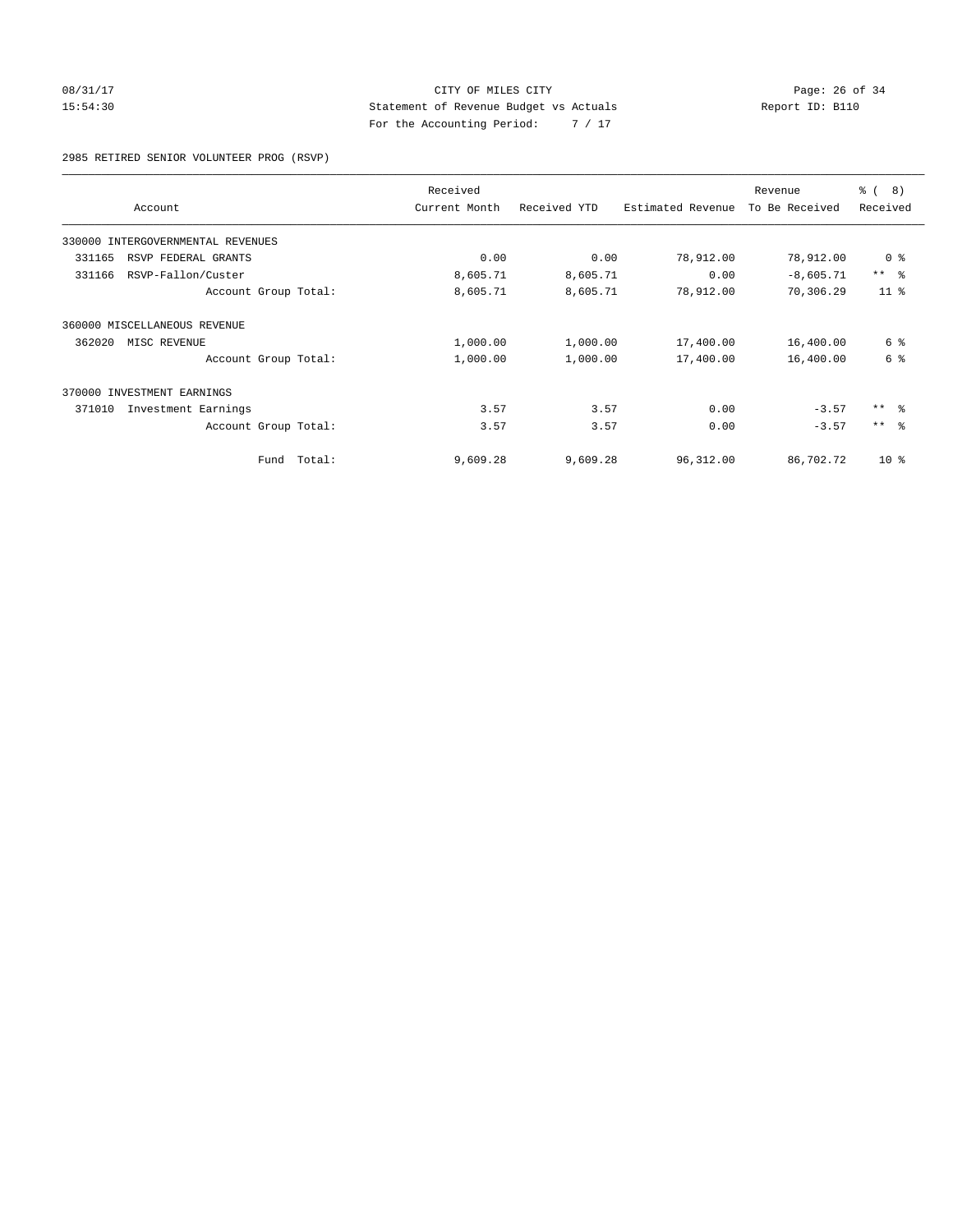### 08/31/17 Page: 27 of 34 15:54:30 Statement of Revenue Budget vs Actuals Report ID: B110 For the Accounting Period: 7 / 17

3670 SID 211

| Account                                           | Received<br>Current Month | Received YTD | Estimated Revenue | Revenue<br>To Be Received | $\frac{6}{6}$ ( 8)<br>Received |
|---------------------------------------------------|---------------------------|--------------|-------------------|---------------------------|--------------------------------|
| 360000 MISCELLANEOUS REVENUE                      |                           |              |                   |                           |                                |
| Bond Principal and Interest Assessments<br>363020 | 0.00                      | 0.00         | 5,044.00          | 5,044.00                  | 0 %                            |
| Account Group Total:                              | 0.00                      | 0.00         | 5,044.00          | 5,044.00                  | 0 <sup>8</sup>                 |
| Fund Total:                                       | 0.00                      | 0.00         | 5,044.00          | 5,044.00                  | 0 %                            |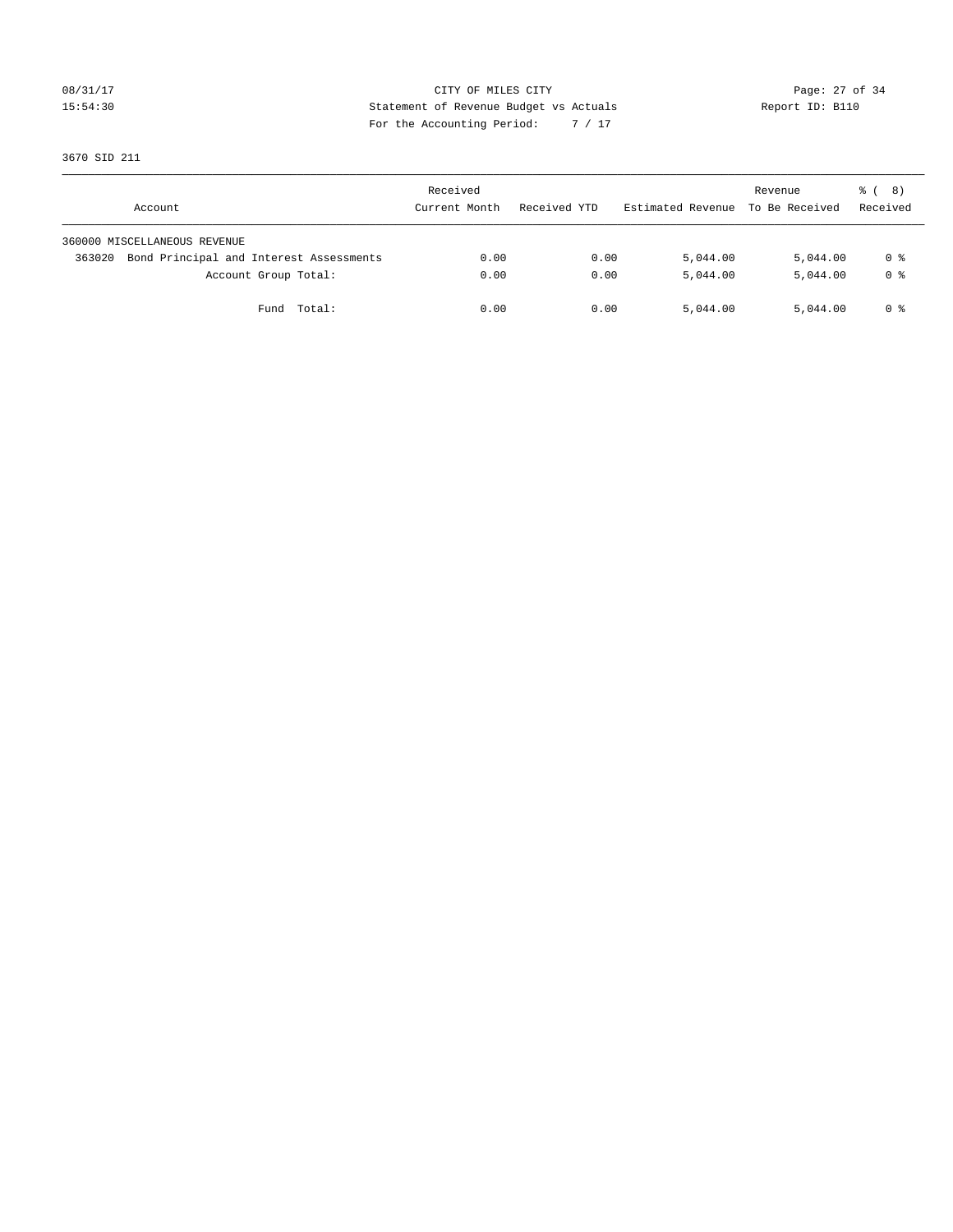### 08/31/17 Page: 28 of 34 15:54:30 Statement of Revenue Budget vs Actuals Report ID: B110 For the Accounting Period: 7 / 17

4000 General Fund Capitol Improvement Fund

| Account                       |                      | Received<br>Current Month | Received YTD | Estimated Revenue | Revenue<br>To Be Received | <sub>ර</sub> ි ( 8 )<br>Received |
|-------------------------------|----------------------|---------------------------|--------------|-------------------|---------------------------|----------------------------------|
| 370000 INVESTMENT EARNINGS    |                      |                           |              |                   |                           |                                  |
| Investment Earnings<br>371010 |                      | 68.49                     | 68.49        | 400.00            | 331.51                    | $17*$                            |
|                               | Account Group Total: | 68.49                     | 68.49        | 400.00            | 331.51                    | $17*$                            |
|                               | Fund Total:          | 68.49                     | 68.49        | 400.00            | 331.51                    | $17*$                            |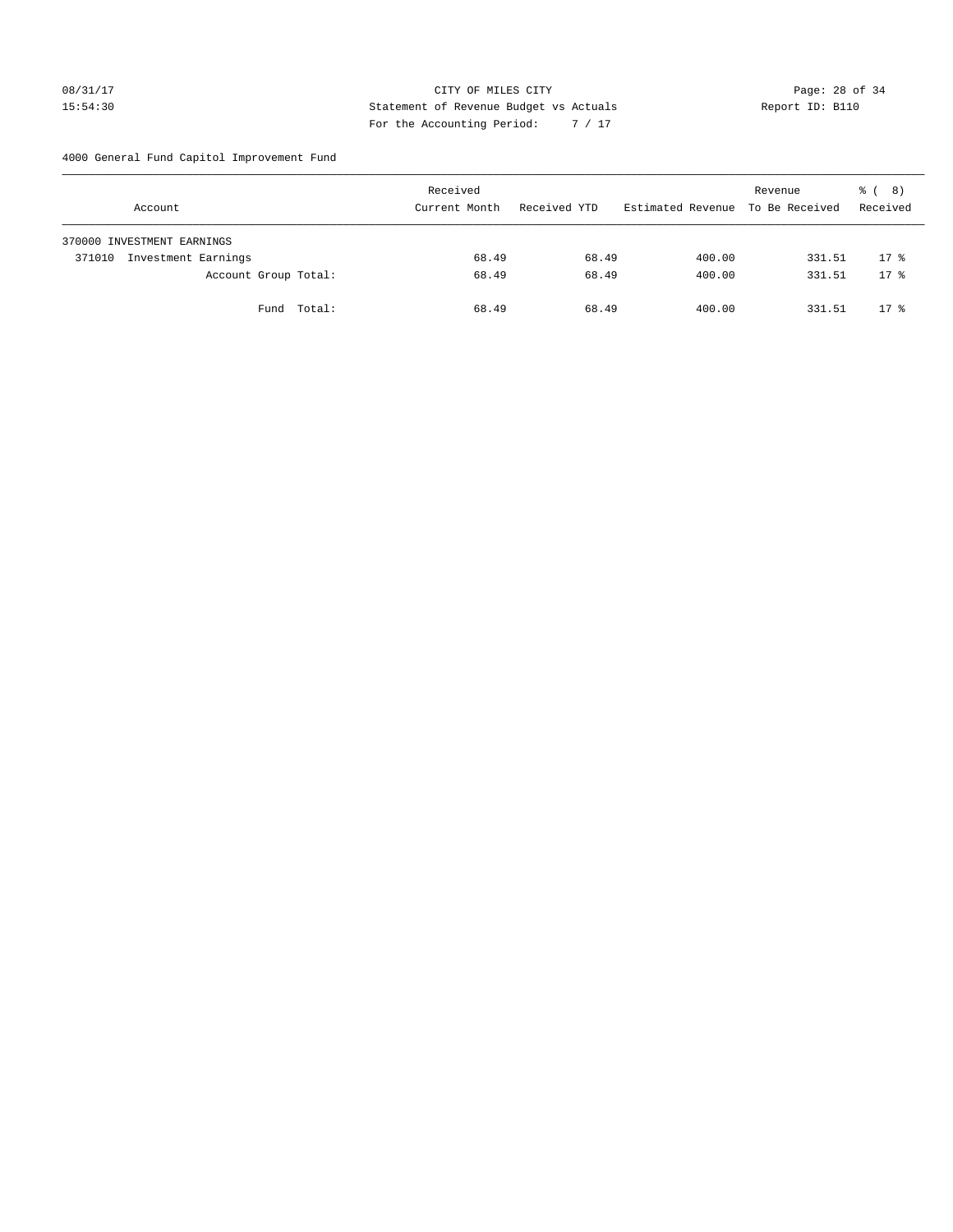08/31/17 Page: 29 of 34 15:54:30 Statement of Revenue Budget vs Actuals Report ID: B110 For the Accounting Period: 7 / 17

4060 CAPITAL IMPROV-PUBLIC WORKS

|        | Account                            | Received<br>Current Month | Received YTD | Estimated Revenue | Revenue<br>To Be Received | % (8)<br>Received |
|--------|------------------------------------|---------------------------|--------------|-------------------|---------------------------|-------------------|
|        |                                    |                           |              |                   |                           |                   |
|        | 320000 LICENSES AND PERMITS        |                           |              |                   |                           |                   |
| 323040 | Other Miscellaneous Permits        | 0.00                      | 0.00         | 3,000.00          | 3,000.00                  | 0 <sup>8</sup>    |
|        | Account Group Total:               | 0.00                      | 0.00         | 3.000.00          | 3,000.00                  | 0 <sup>8</sup>    |
|        | 340000 Charges for Services        |                           |              |                   |                           |                   |
| 343014 | Street Cleaning                    | 0.00                      | 0.00         | 8,490.00          | 8,490.00                  | 0 <sup>8</sup>    |
| 343016 | Prkg Vio/Off Str-Impnd Fees        | 350.00                    | 350.00       | 500.00            | 150.00                    | 70 %              |
| 343018 | Sale of Street & Roadway Materials | 0.00                      | 0.00         | 1,000.00          | 1,000.00                  | 0 <sup>8</sup>    |
|        | Account Group Total:               | 350.00                    | 350.00       | 9,990.00          | 9,640.00                  | $4\degree$        |
|        | 370000 INVESTMENT EARNINGS         |                           |              |                   |                           |                   |
| 371010 | Investment Earnings                | 238.91                    | 238.91       | 1,400.00          | 1,161.09                  | $17*$             |
|        | Account Group Total:               | 238.91                    | 238.91       | 1,400.00          | 1,161.09                  | $17*$             |
|        | 380000 OTHER FINANCING SOURCES     |                           |              |                   |                           |                   |
| 383000 | Interfund Operating Transfer       | 0.00                      | 0.00         | 115,000.00        | 115,000.00                | 0 <sup>8</sup>    |
|        | Account Group Total:               | 0.00                      | 0.00         | 115,000.00        | 115,000.00                | 0 <sup>8</sup>    |
|        | Total:<br>Fund                     | 588.91                    | 588.91       | 129,390.00        | 128,801.09                | 0 <sup>8</sup>    |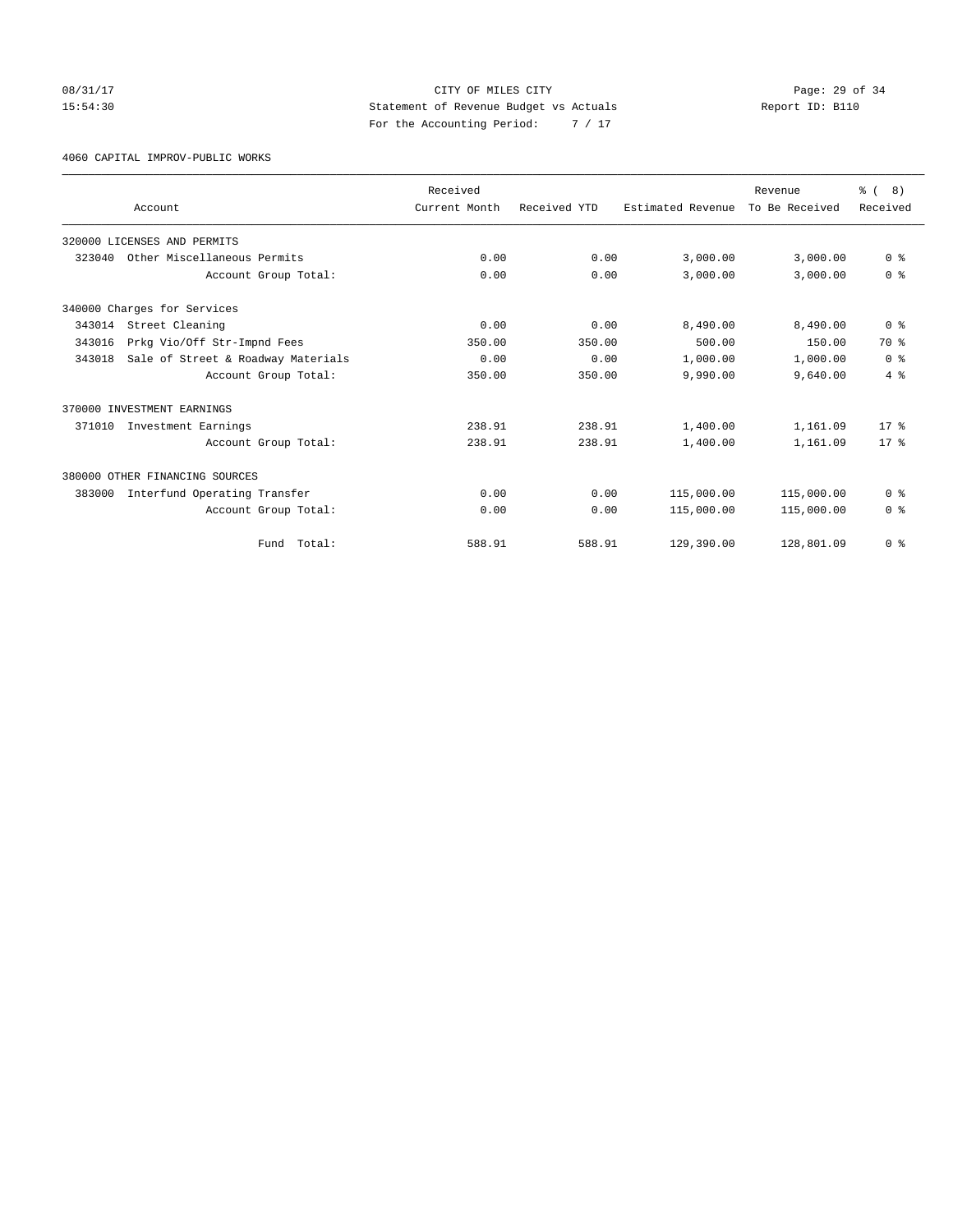## 08/31/17 Page: 30 of 34 15:54:30 Statement of Revenue Budget vs Actuals Report ID: B110 For the Accounting Period: 7 / 17

### 5210 WATER UTILITY

|        |                                | Received      |              |                   | Revenue        | $\frac{6}{6}$ ( 8)  |
|--------|--------------------------------|---------------|--------------|-------------------|----------------|---------------------|
|        | Account                        | Current Month | Received YTD | Estimated Revenue | To Be Received | Received            |
|        | 340000 Charges for Services    |               |              |                   |                |                     |
| 343021 | Metered Water Sales            | 272,982.13    | 272,982.13   | 1,926,000.00      | 1,653,017.87   | $14*$               |
| 343022 | Unmetered Water Sales/Chrgoffs | 10.69         | 10.69        | 1,000.00          | 989.31         | 1 <sup>8</sup>      |
| 343023 | Bulk Water Sales               | 61.36         | 61.36        | 7,500.00          | 7,438.64       | 1 <sup>8</sup>      |
| 343025 | Hookup Fee                     | 600.00        | 600.00       | 10,000.00         | 9,400.00       | 6 %                 |
| 343026 | Water Install/Tap Chrgs/Labor  | 75.00         | 75.00        | 7,000.00          | 6,925.00       | 1 <sup>8</sup>      |
| 343027 | Chg for Wtr Dept. Serv         | 570.00        | 570.00       | 0.00              | $-570.00$      | ** %                |
| 343029 | Curb Stop Replacement Fee      | 3,672.00      | 3,672.00     | 43,000.00         | 39,328.00      | 9 <sup>8</sup>      |
|        | Account Group Total:           | 277, 971.18   | 277,971.18   | 1,994,500.00      | 1,716,528.82   | $14*$               |
|        | 360000 MISCELLANEOUS REVENUE   |               |              |                   |                |                     |
| 362020 | MISC REVENUE                   | 25.00         | 25.00        | 0.00              | $-25.00$       | $***$ $\frac{6}{5}$ |
|        | Account Group Total:           | 25.00         | 25.00        | 0.00              | $-25.00$       | $***$ $  -$         |
|        | 370000 INVESTMENT EARNINGS     |               |              |                   |                |                     |
| 371010 | Investment Earnings            | 4,740.29      | 4,740.29     | 15,000.00         | 10,259.71      | $32*$               |
|        | Account Group Total:           | 4,740.29      | 4,740.29     | 15,000.00         | 10,259.71      | $32*$               |
|        | Fund Total:                    | 282,736.47    | 282,736.47   | 2,009,500.00      | 1,726,763.53   | $14*$               |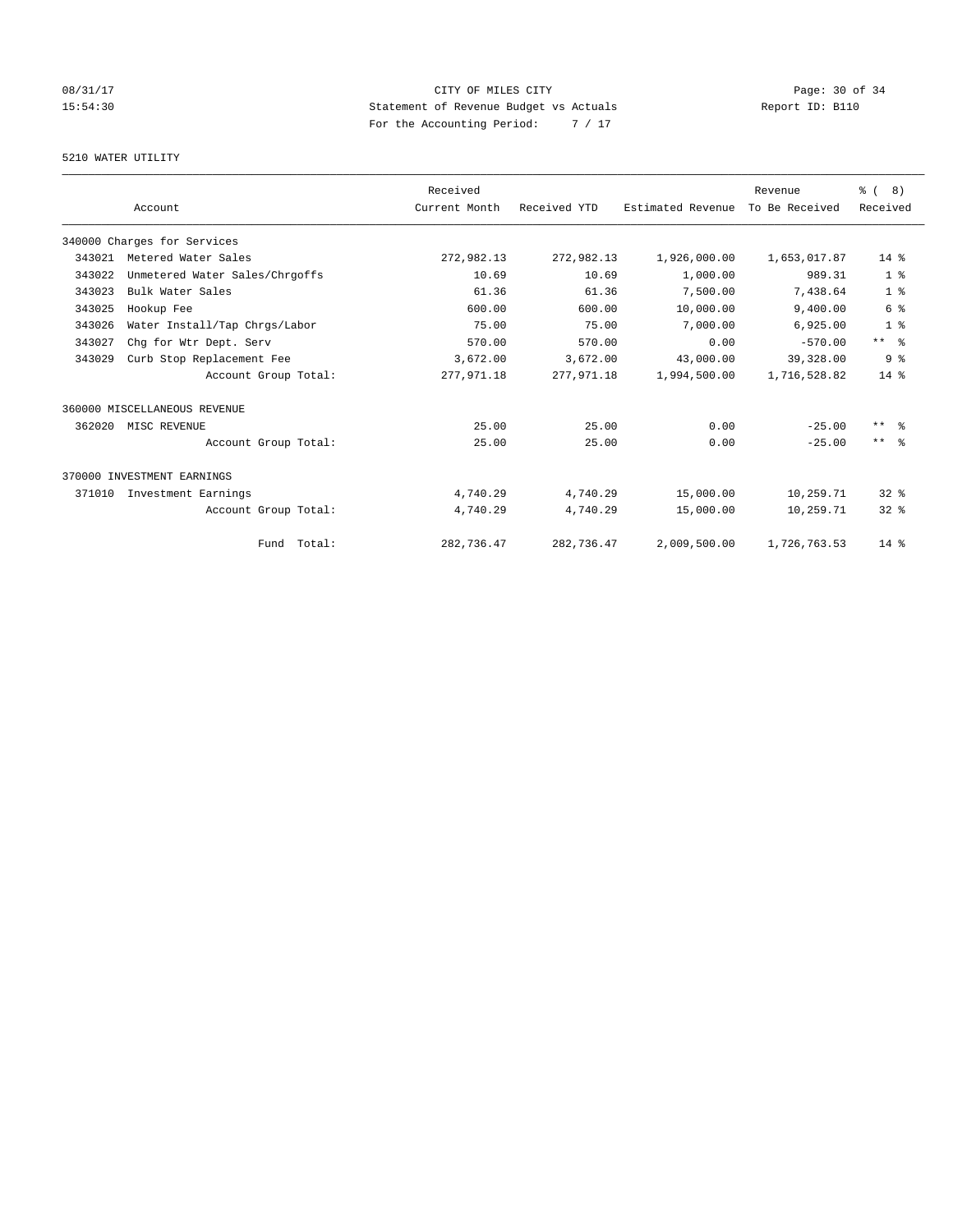08/31/17 Page: 31 of 34 15:54:30 Statement of Revenue Budget vs Actuals Report ID: B110 For the Accounting Period: 7 / 17

5310 SEWER UTILITY

|        | Account                                 | Received<br>Current Month | Received YTD | Estimated Revenue | Revenue<br>To Be Received | ී (<br>8)<br>Received |
|--------|-----------------------------------------|---------------------------|--------------|-------------------|---------------------------|-----------------------|
|        | 330000 INTERGOVERNMENTAL REVENUES       |                           |              |                   |                           |                       |
| 334120 | TSEP Grant                              | 0.00                      | 0.00         | 1.00              | 1.00                      | 0 <sup>8</sup>        |
| 334121 | DNRC GRANTS                             | 0.00                      | 0.00         | 50,000.00         | 50,000.00                 | 0 <sup>8</sup>        |
| 334122 | Renewable Resource Grant                | 0.00                      | 0.00         | 1.00              | 1.00                      | 0 <sup>8</sup>        |
|        | Account Group Total:                    | 0.00                      | 0.00         | 50,002.00         | 50,002.00                 | 0 <sup>8</sup>        |
|        | 340000 Charges for Services             |                           |              |                   |                           |                       |
| 343031 | Sewer Service Charges                   | 163,665.69                | 163,665.69   | 1,986,000.00      | 1,822,334.31              | 8 %                   |
| 343032 | Sewer Installation Charges/Chrgoffs     | 10.69                     | 10.69        | 500.00            | 489.31                    | 2 <sup>8</sup>        |
| 343033 | Hookup Fee                              | 360.00                    | 360.00       | 2,000.00          | 1,640.00                  | 18 <sup>8</sup>       |
| 343034 | Treatment Facilities Fees               | 225.00                    | 225.00       | 1,500.00          | 1,275.00                  | 15 <sup>8</sup>       |
| 343036 | Miscellaneous Sewer Revenue (Labor)     | 0.00                      | 0.00         | 2,000.00          | 2,000.00                  | 0 <sup>8</sup>        |
| 343037 | Baker Road Etc.                         | 0.00                      | 0.00         | 12,000.00         | 12,000.00                 | 0 <sup>8</sup>        |
|        | Account Group Total:                    | 164, 261.38               | 164, 261.38  | 2,004,000.00      | 1,839,738.62              | 8 %                   |
|        | 360000 MISCELLANEOUS REVENUE            |                           |              |                   |                           |                       |
|        | 361010 Land Rental                      | 75.90                     | 75.90        | 1,600.00          | 1,524.10                  | 5 <sup>8</sup>        |
|        | Account Group Total:                    | 75.90                     | 75.90        | 1,600.00          | 1,524.10                  | 5 <sup>8</sup>        |
|        | 370000 INVESTMENT EARNINGS              |                           |              |                   |                           |                       |
|        | 371010 Investment Earnings              | 1,721.06                  | 1,721.06     | 2,000.00          | 278.94                    | 86 <sup>8</sup>       |
|        | Account Group Total:                    | 1,721.06                  | 1,721.06     | 2,000.00          | 278.94                    | 86 <sup>8</sup>       |
|        | 380000 OTHER FINANCING SOURCES          |                           |              |                   |                           |                       |
|        | 381070 Proceeds/Loans/Intercap 016-2015 | 0.00                      | 0.00         | 3,800,000.00      | 3,800,000.00              | 0 <sup>8</sup>        |
|        | Account Group Total:                    | 0.00                      | 0.00         | 3,800,000.00      | 3,800,000.00              | 0 <sup>8</sup>        |
|        | Fund<br>Total:                          | 166,058.34                | 166,058.34   | 5,857,602.00      | 5,691,543.66              | 3 %                   |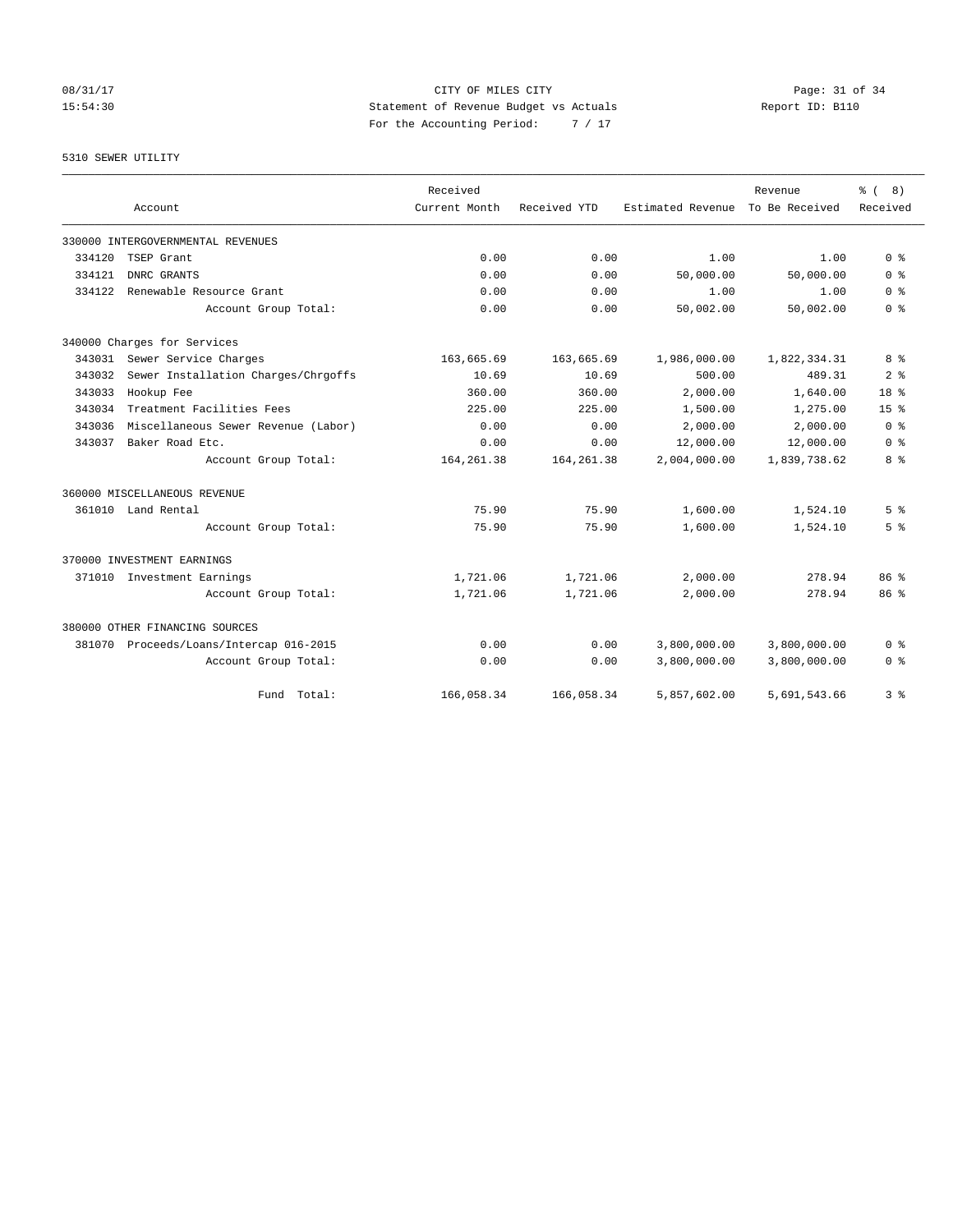08/31/17 Page: 32 of 34 15:54:30 Statement of Revenue Budget vs Actuals Report ID: B110 For the Accounting Period: 7 / 17

5510 AMBULANCE FUND

|              |                                        | Received      |              |                   | Revenue        | % (8)           |
|--------------|----------------------------------------|---------------|--------------|-------------------|----------------|-----------------|
|              | Account                                | Current Month | Received YTD | Estimated Revenue | To Be Received | Received        |
| 310000 TAXES |                                        |               |              |                   |                |                 |
| 311010       | Real Property Taxes                    | 63.46         | 63.46        | 8,366.00          | 8,302.54       | 1 <sup>8</sup>  |
| 311020       | Personal Property Taxes                | 4.06          | 4.06         | 273.00            | 268.94         | 1 <sup>8</sup>  |
| 312000       | Penalty & Interest on Delinquent Taxes | 3.42          | 3.42         | 30.00             | 26.58          | 11 <sup>8</sup> |
|              | Account Group Total:                   | 70.94         | 70.94        | 8,669.00          | 8,598.06       | 1 <sup>8</sup>  |
|              | 330000 INTERGOVERNMENTAL REVENUES      |               |              |                   |                |                 |
| 331040       | Medicaid Supplemental Program-State    | 0.00          | 0.00         | 6,398.00          | 6,398.00       | 0 <sup>8</sup>  |
|              | Account Group Total:                   | 0.00          | 0.00         | 6,398.00          | 6,398.00       | 0 <sup>8</sup>  |
|              | 340000 Charges for Services            |               |              |                   |                |                 |
| 341075       | Serv/Cnty-Interlocal Agmt              | 0.00          | 0.00         | 72,000.00         | 72,000.00      | 0 <sup>8</sup>  |
| 342026       | Ambulance Charges                      | 79,544.71     | 79,544.71    | 830,000.00        | 750, 455.29    | $10*$           |
| 342027       | Ambulance Standby                      | 0.00          | 0.00         | 5,000.00          | 5,000.00       | 0 <sup>8</sup>  |
|              | Account Group Total:                   | 79,544.71     | 79,544.71    | 907,000.00        | 827, 455.29    | 9 <sup>8</sup>  |
|              | 360000 MISCELLANEOUS REVENUE           |               |              |                   |                |                 |
| 362020       | MISC REVENUE                           | 0.00          | 0.00         | 50,000.00         | 50,000.00      | 0 <sup>8</sup>  |
| 366010       | Misc- From Charge off Accts            | 474.80        | 474.80       | 6,000.00          | 5,525.20       | 8 %             |
|              | Account Group Total:                   | 474.80        | 474.80       | 56,000.00         | 55, 525.20     | 1 <sup>8</sup>  |
|              | 380000 OTHER FINANCING SOURCES         |               |              |                   |                |                 |
| 381070       | Proceeds/Loans/Intercap 016-2015       | 0.00          | 0.00         | 230,000.00        | 230,000.00     | 0 <sup>8</sup>  |
| 383000       | Interfund Operating Transfer           | 0.00          | 0.00         | 230,000.00        | 230,000.00     | 0 <sup>8</sup>  |
|              | Account Group Total:                   | 0.00          | 0.00         | 460,000.00        | 460,000.00     | 0 <sup>8</sup>  |
|              | Fund Total:                            | 80,090.45     | 80,090.45    | 1,438,067.00      | 1,357,976.55   | 6 %             |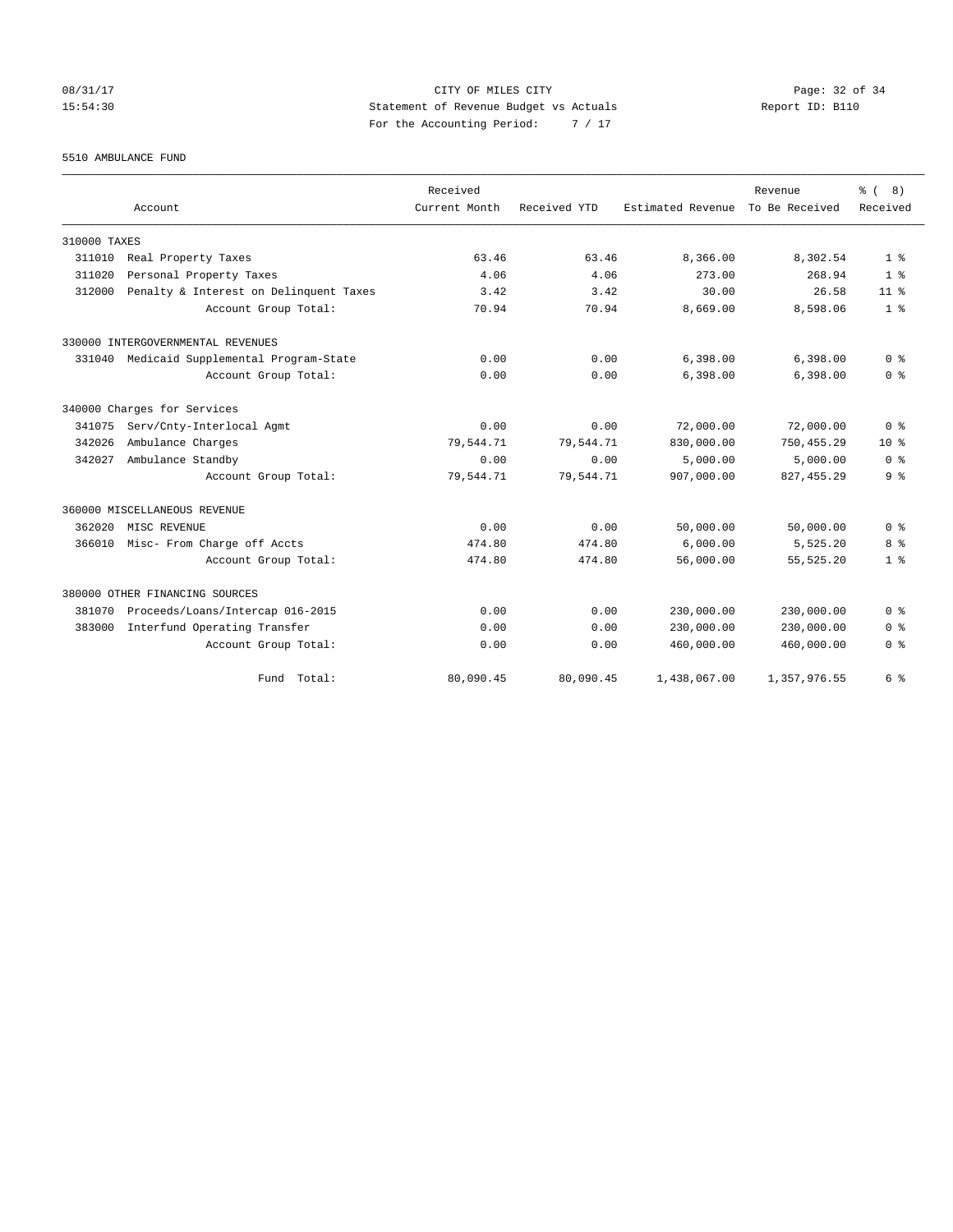08/31/17 Page: 33 of 34 15:54:30 Statement of Revenue Budget vs Actuals Report ID: B110 For the Accounting Period: 7 / 17

5610 AIRPORT OPERATING

|              |                                        | Received      |              |                   | Revenue        | 8)<br>$\approx$ ( |
|--------------|----------------------------------------|---------------|--------------|-------------------|----------------|-------------------|
|              | Account                                | Current Month | Received YTD | Estimated Revenue | To Be Received | Received          |
| 310000 TAXES |                                        |               |              |                   |                |                   |
| 311010       | Real Property Taxes                    | 95.20         | 95.20        | 13,500.00         | 13,404.80      | 1 <sup>8</sup>    |
| 311020       | Personal Property Taxes                | 6.10          | 6.10         | 500.00            | 493.90         | 1 <sup>8</sup>    |
| 312000       | Penalty & Interest on Delinquent Taxes | 5.14          | 5.14         | 40.00             | 34.86          | $13*$             |
|              | Account Group Total:                   | 106.44        | 106.44       | 14,040.00         | 13,933.56      | 1 <sup>8</sup>    |
|              | 330000 INTERGOVERNMENTAL REVENUES      |               |              |                   |                |                   |
| 331129       | Federal Aeronautics Admin Grant        | 0.00          | 0.00         | 391,950.00        | 391,950.00     | 0 <sup>8</sup>    |
| 334060       | Coal Impact Grant-016-2015             | 0.00          | 0.00         | 43,900.00         | 43,900.00      | 0 <sup>8</sup>    |
|              | Account Group Total:                   | 0.00          | 0.00         | 435,850.00        | 435,850.00     | 0 <sup>8</sup>    |
|              | 340000 Charges for Services            |               |              |                   |                |                   |
| 341075       | Serv/Cnty-Interlocal Agmt              | 0.00          | 0.00         | 30,000.00         | 30,000.00      | 0 <sup>8</sup>    |
| 343018       | Sale of Street & Roadway Materials     | 0.00          | 0.00         | 1,000.00          | 1,000.00       | 0 <sup>8</sup>    |
| 343061       | Landing Fees                           | 0.00          | 0.00         | 1,800.00          | 1,800.00       | 0 <sup>8</sup>    |
| 343062       | Aviation Fuel                          | 150,999.23    | 150,999.23   | 420,000.00        | 269,000.77     | 36 <sup>8</sup>   |
| 343064       | Hangar Rent                            | 5,112.76      | 5,112.76     | 55,000.00         | 49,887.24      | 9 <sup>8</sup>    |
| 343065       | Building Rentals                       | 1,132.15      | 1,132.15     | 14,000.00         | 12,867.85      | 8 %               |
| 343067       | Other - Miscellaneous                  | 24.98         | 24.98        | 1,000.00          | 975.02         | 2 <sup>8</sup>    |
| 343069       | Ag Contract                            | 0.00          | 0.00         | 10,000.00         | 10,000.00      | 0 <sup>8</sup>    |
|              | Account Group Total:                   | 157, 269.12   | 157, 269.12  | 532,800.00        | 375,530.88     | $30*$             |
|              | 360000 MISCELLANEOUS REVENUE           |               |              |                   |                |                   |
| 361010       | Land Rental                            | 3,193.59      | 3,193.59     | 25,000.00         | 21,806.41      | $13*$             |
| 362020       | MISC REVENUE                           | 210.00        | 210.00       | 300.00            | 90.00          | 70 %              |
|              | Account Group Total:                   | 3,403.59      | 3,403.59     | 25,300.00         | 21,896.41      | $13*$             |
|              | 370000 INVESTMENT EARNINGS             |               |              |                   |                |                   |
|              | 371010 Investment Earnings             | 30.84         | 30.84        | 150.00            | 119.16         | $21$ $%$          |
|              | Account Group Total:                   | 30.84         | 30.84        | 150.00            | 119.16         | $21*$             |
|              | Total:<br>Fund                         | 160,809.99    | 160,809.99   | 1,008,140.00      | 847, 330.01    | 16 <sup>8</sup>   |